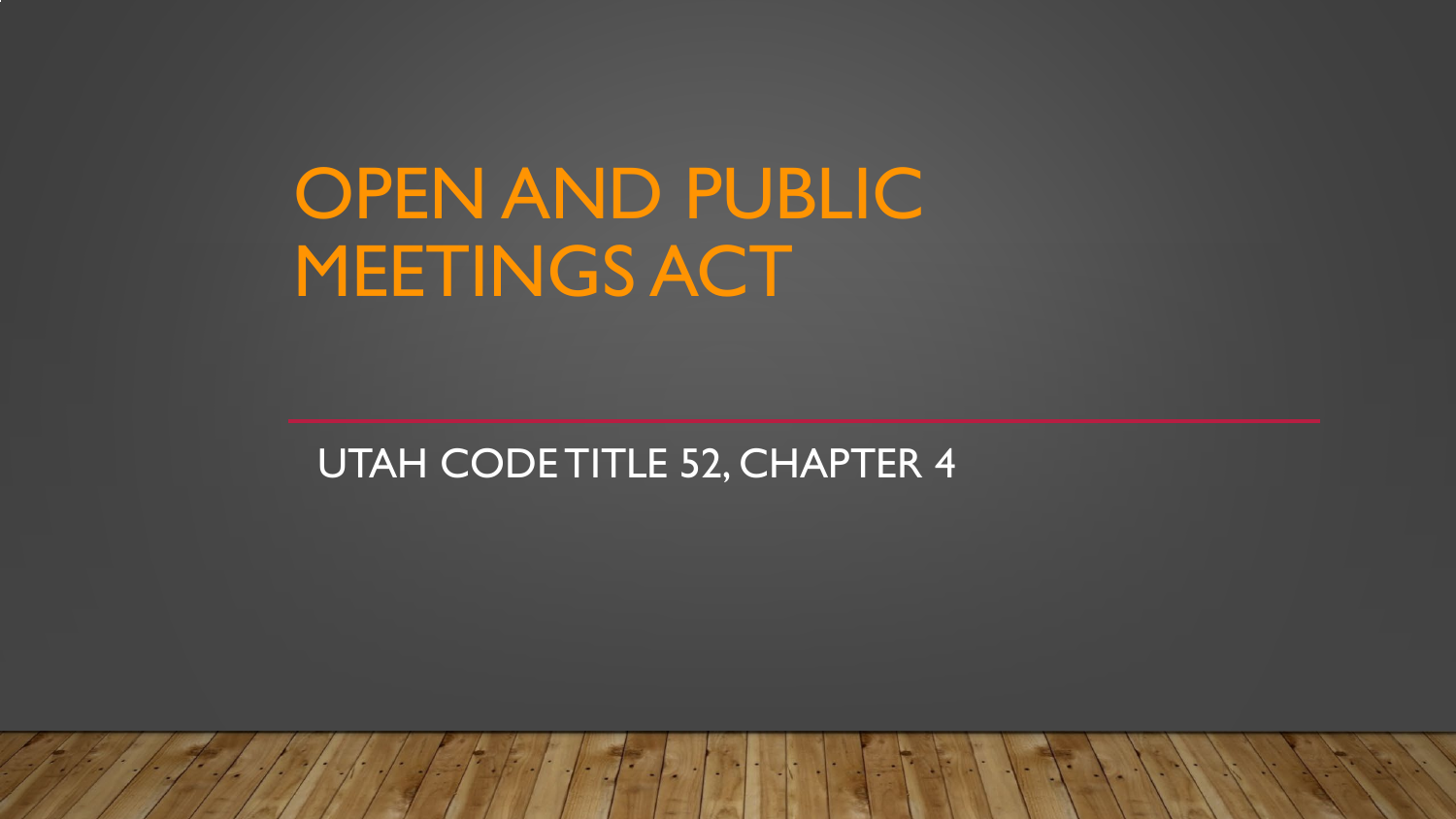## WHAT IS THE PURPOSE OF THE OPEN AND PUBLIC MEETINGS ACT

- "It is the intent of the Legislature that the state, its agencies, and political subdivisions (a) **take their actions openly**; and (b) **conduct their deliberations openly.** " U.C.A. 52-4-102.
- "The legislature expressly declared its purpose in enacting the Utah Open and Public Meetings Act in section [52-4-102] . . . As a result, **we interpret the Utah Open and Public Meetings Act broadly** to further the declared statutory purpose of openness." *Kearns-Tribune Corp. v. Salt Lake County Comm'n*, 2001 UT 55, 28 P.3d 686, 690.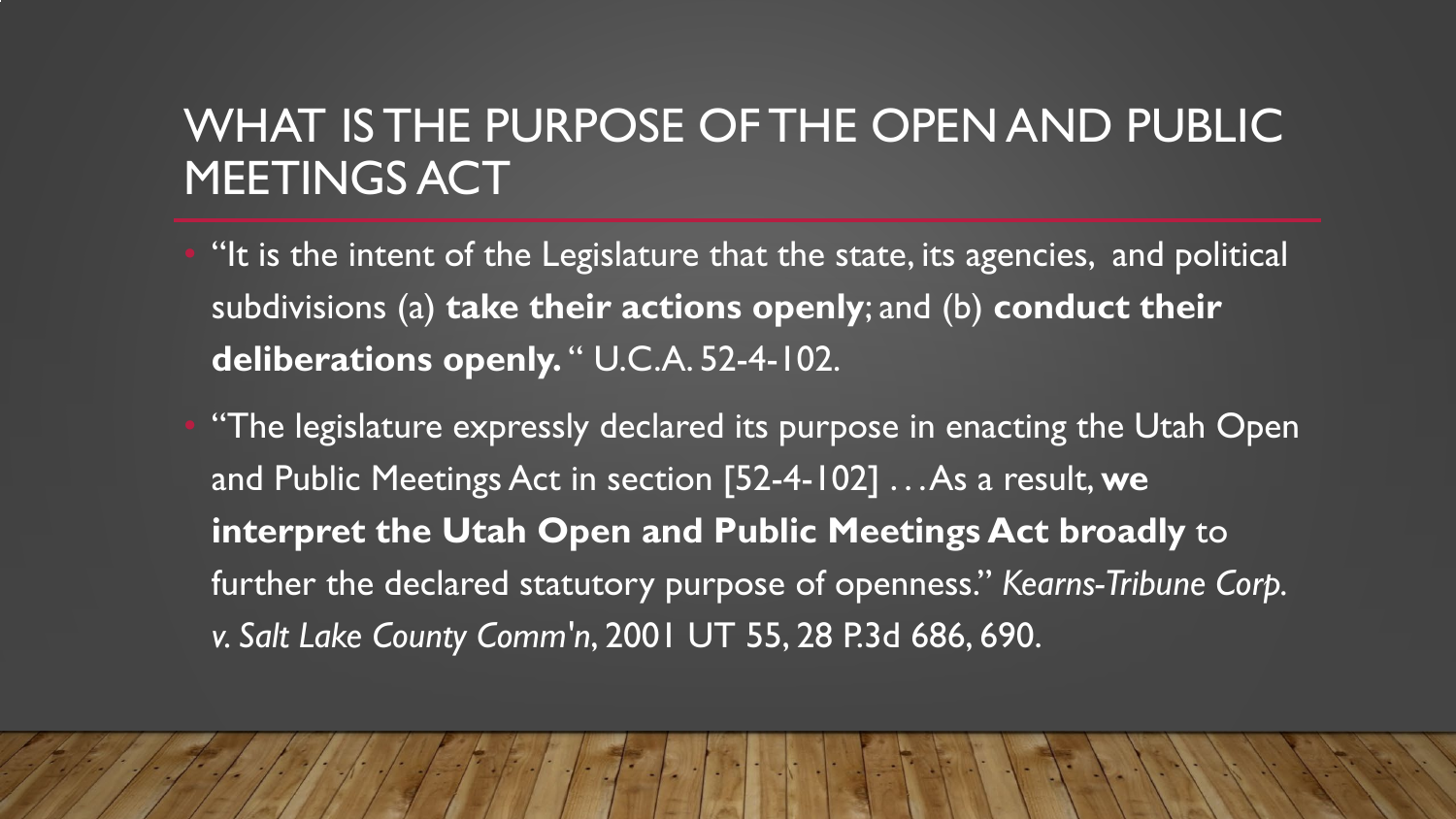#### WHAT IF WE MESS UP, WHAT IS THE HARM?

• "A person denied any right under this chapter may commence suit in a court of competent jurisdiction to: (a) compel compliance with or **enjoin violations** of this chapter; or (b) **determine the chapter's applicability to discussions or decisions** of a public body. The court may award reasonable attorney fees and court costs to a successful plaintiff." UCA 52-4-303.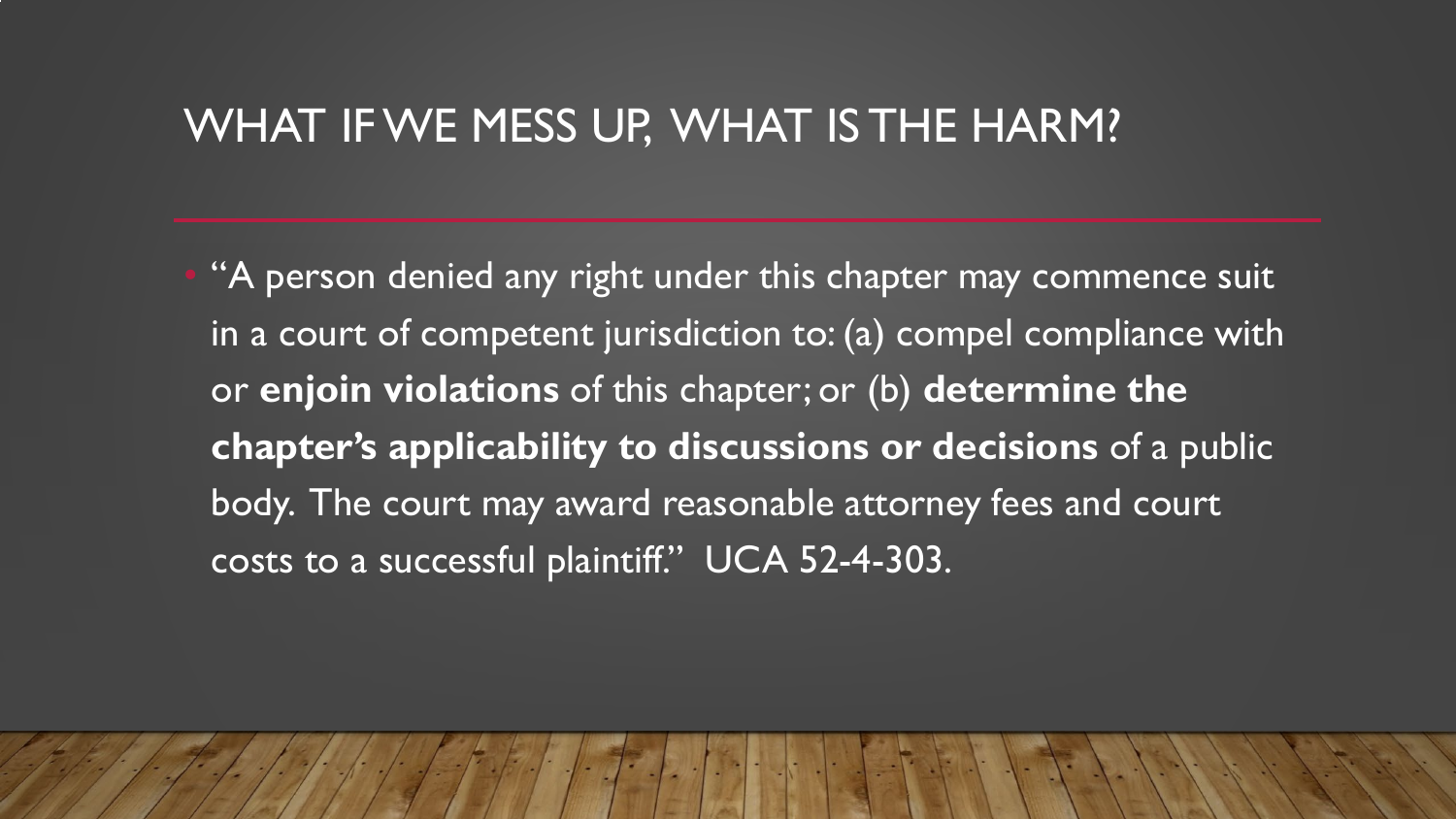### BUT THAT'S NOT ALL ...

• If there is a claim a meeting was closed for an **improper purpose,** the judge shall review the recording of the closed meeting in camera and decide the legality of the closed meeting. If the judge determines the meeting was closed for an improper purpose, **the recording of the portion of the closed meeting that was improper shall be made public**. UCA 52-4-304.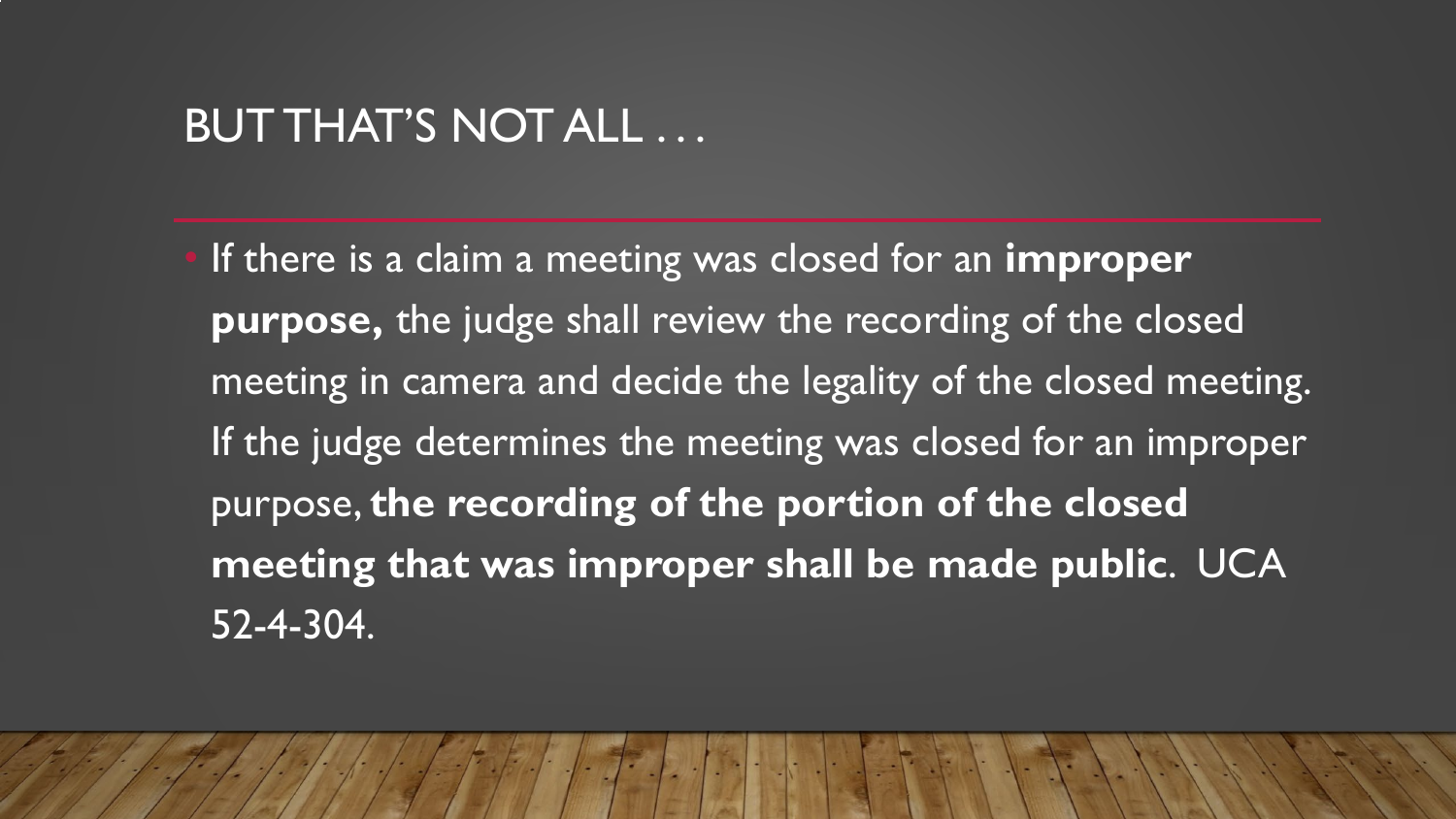#### IT GETS WORSE ...

"[A] member of the public body who knowingly or intentionally violates or **knowingly or intentionally abets or advises a violation** of any of the closed meetings provisions of this chapter is guilty of a **class B misdemeanor**." UCA 52-4-305.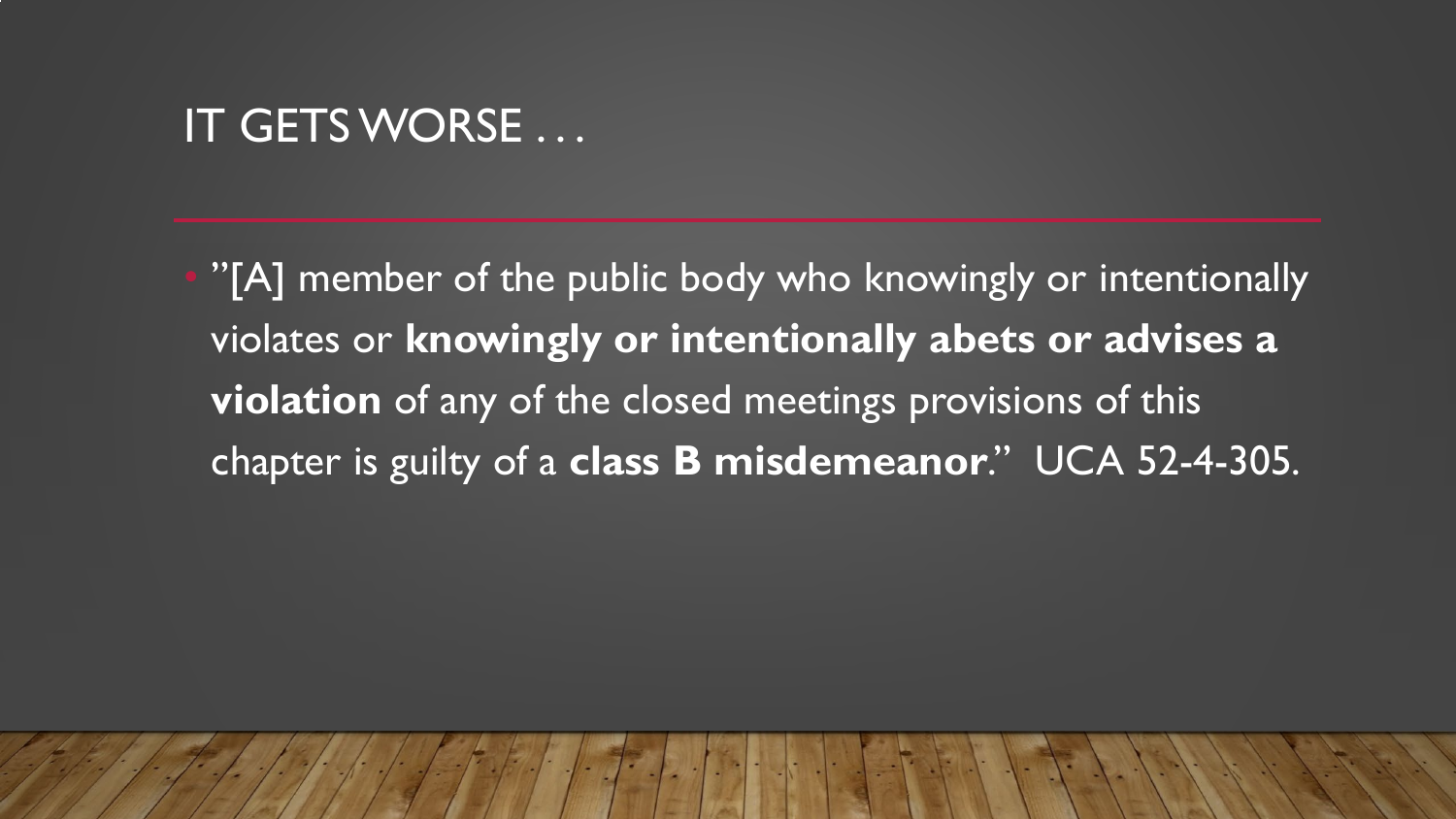### MEETINGS: WHEN IS A MEETING A MEETING?

• "**Meeting**" means convening of the Board, with a quorum present for the purpose of discussing or acting upon any matter over which the Board has jurisdiction or advisory power and taking public comment. Chance or social gatherings by members of the Board do not constitute a "meeting." UCA 52-4-103.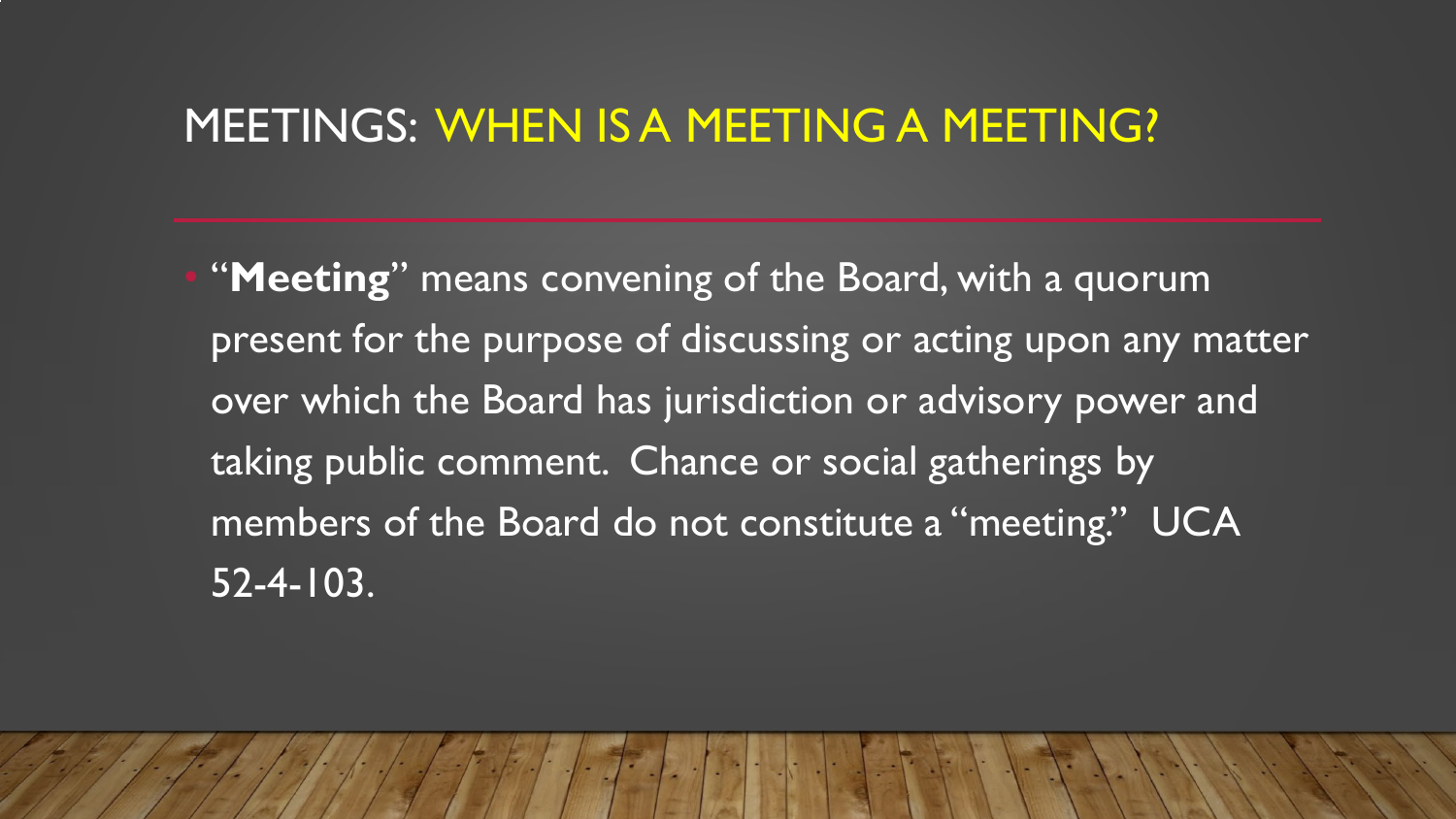# FANCY MEETING YOU HERE: CHANCE OR SOCIAL GATHERINGS

The Act does not define a "chance or social gathering" well, so plain language should guide your understanding. To make it more confusing, UCA 52-4-103(6)(b) refers to a "chance gathering or social gathering," and 52-4-208 refers to a "chance meeting or social meeting." However, the admonition in 52-4-208(2) seems to apply to both terms: do not circumvent the Act by discussing board matters over dinner.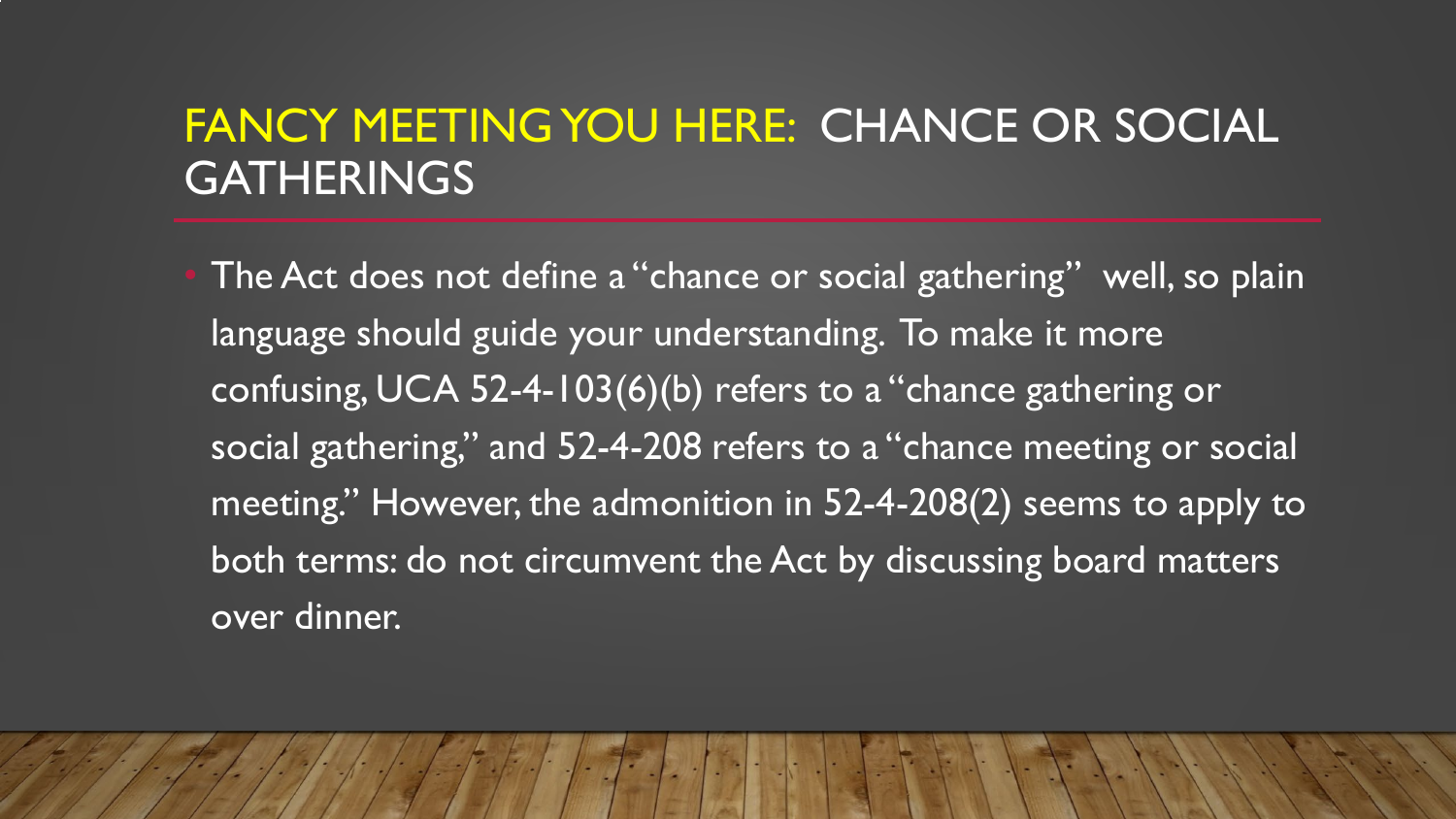#### MEETINGS: WHEN IS A MEETING NOT A MEETING?

• It is not a **"Meeting"** if the Board convenes solely to discuss **administrative or operational matters** for which **no formal action**, current or future, is required and if **no public funds** are appropriated for expenditure during the time the Board is convened. UCA 52-4-103.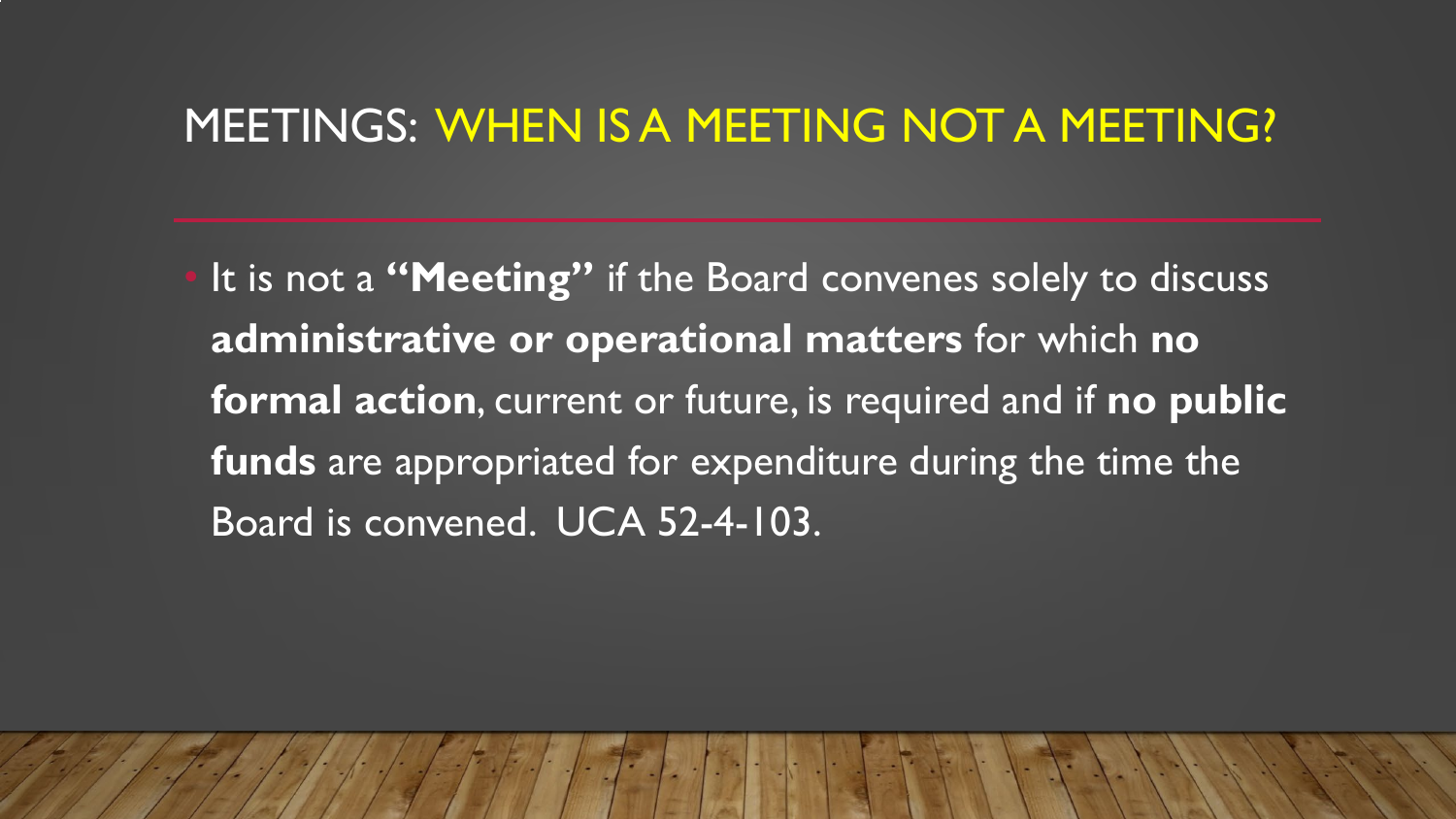## WHEN ARE MEETINGS OPEN TO THE PUBLIC? UCA 52-4-201

"A meeting is open to the public unless closed...." With some exceptions, almost all meetings of any Board of Education are open to the public. This includes work or study sessions, where the Board reviews matters in detail (often with staff), but does not take public comments. A site visit or tour by the Board is also a public meeting, and members of the public may attend.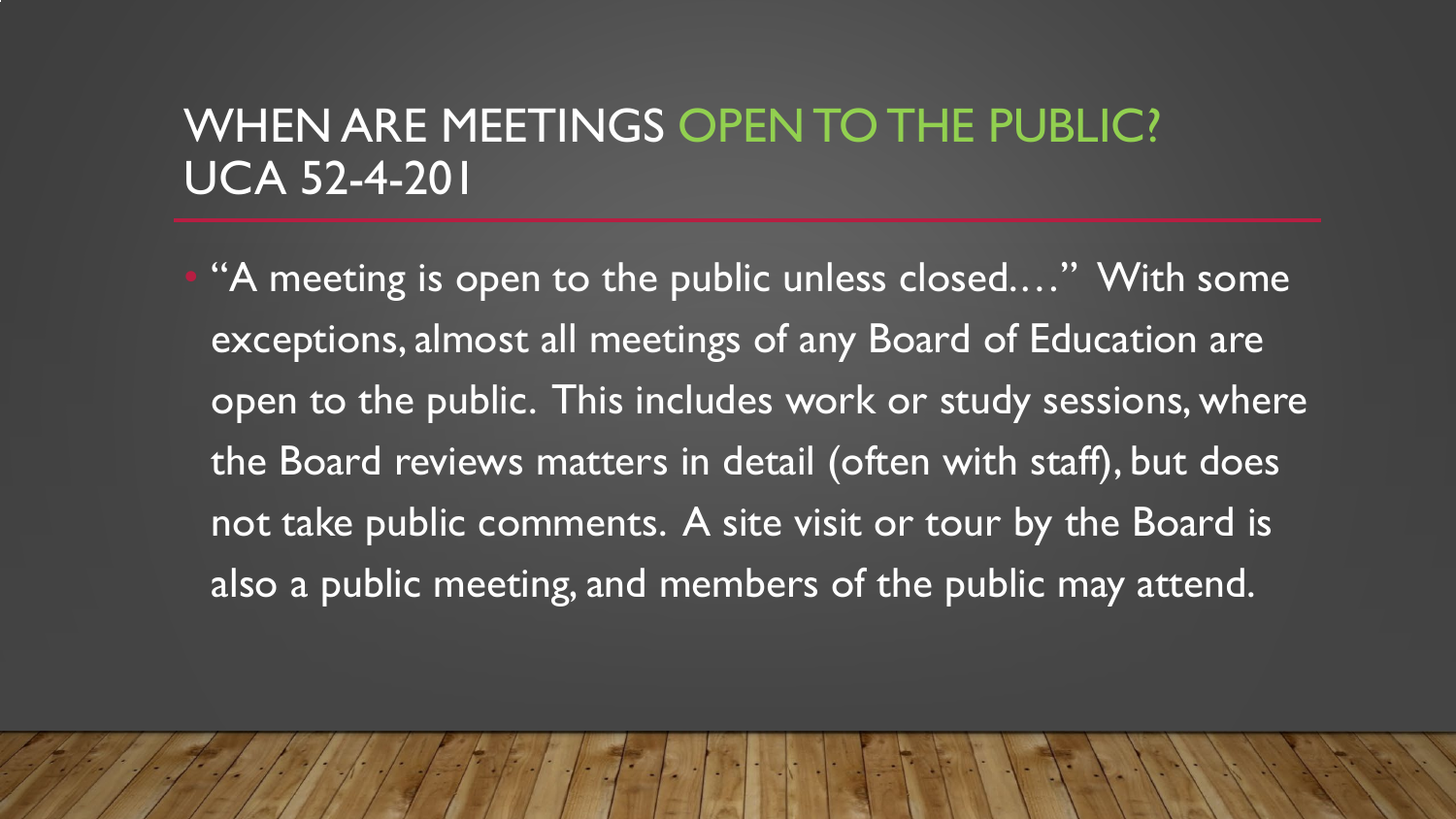## ALL TOGETHER NOW: PARTICIPATION IN A PUBLIC MEETING UCA 52-4-103

- Participation in a Public Meeting means the ability to communicate with all members of the public body so that each member of the public body can hear or observe the communication.
- A public statement means a statement made in the ordinary course of business of the public body with the intent that all other members of the public body receive it.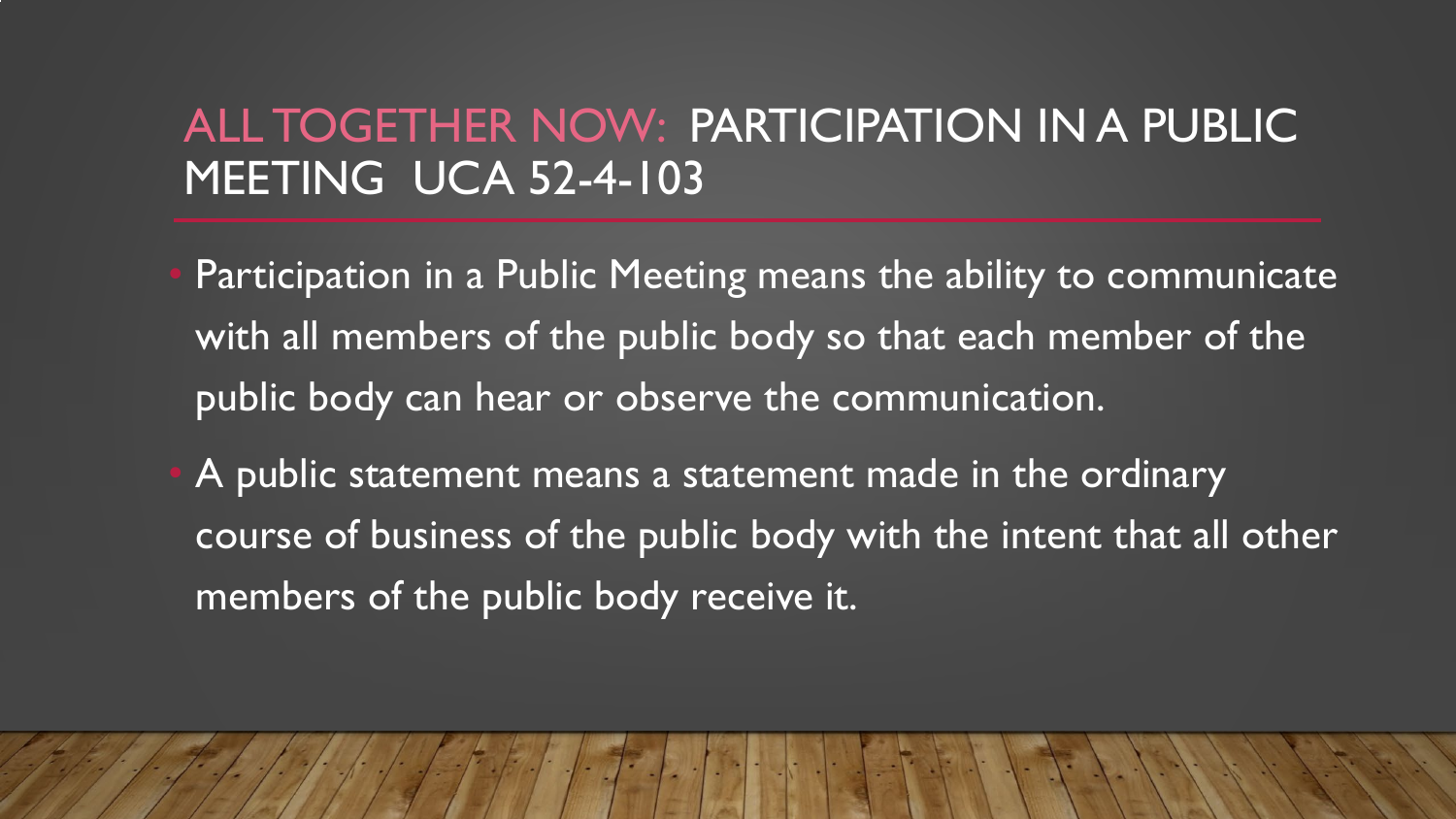# NO HIDDEN AGENDAS: PUBLIC NOTICE UCA 52-4-202

- Public notice is required of all meetings.
- **Annual Meeting Schedule** must be (1) posted at District office, (2) published in at least one local newspaper, and (3) posted on the Utah Public Notice Website.
- **Individual Meetings** notice must be posted at least 24 hrs. in advance (unless emergency meeting). An agenda, date, time and location must be (1) posted at District office and (2) published in a local newspaper, and (3) posted on Utah Public Notice Website.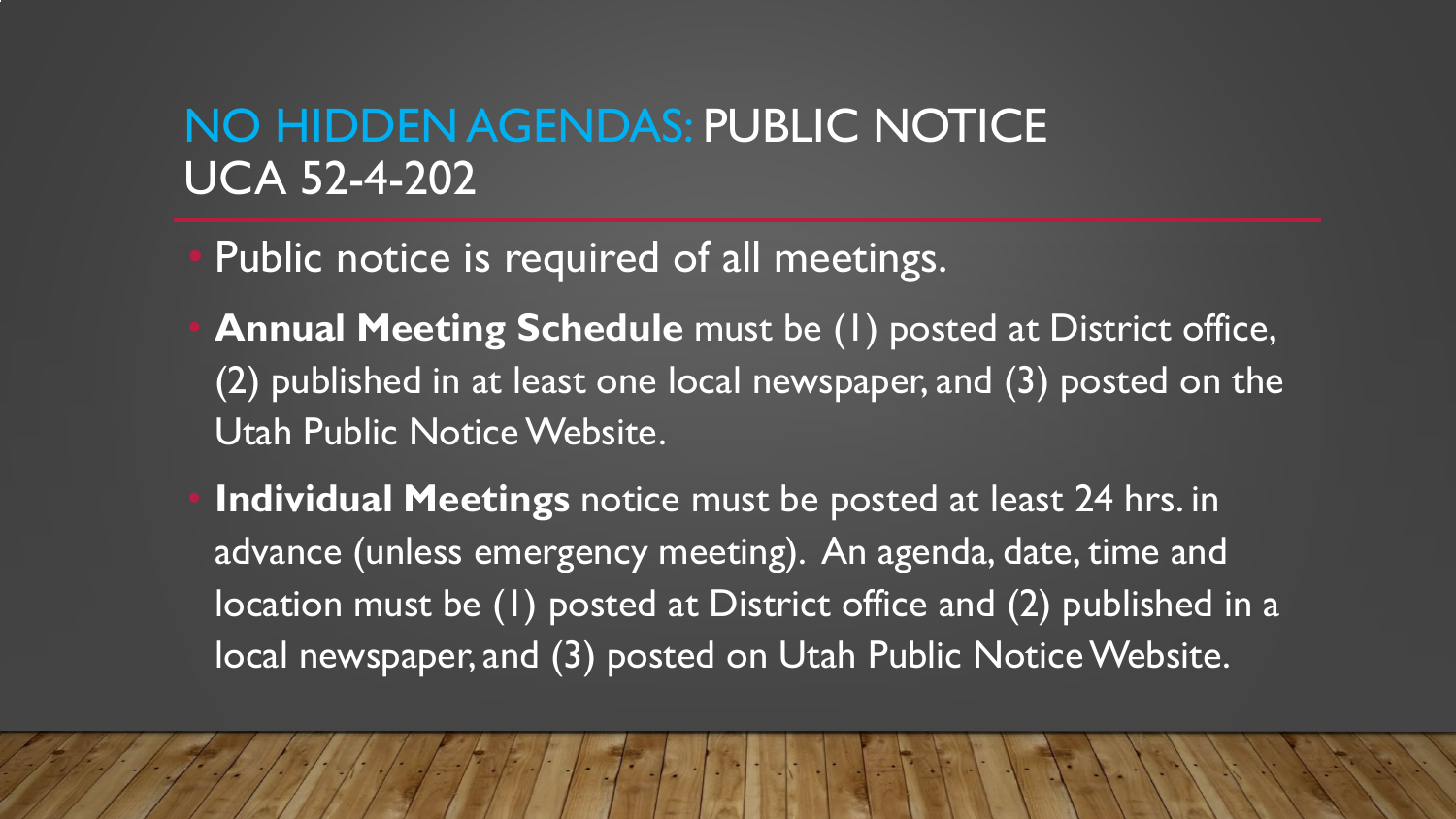### NO HIDDEN AGENDAS: BOARD AGENDA

- Agenda must provide reasonable specificity to notify the public as to the topics to be considered.
- Each topic must be listed as a separate agenda item—potential closed session items should be identified.
- Except in emergency circumstances, a Board may not take action unless the topic is listed as an agenda item in a public notice.
- "Non-agenda" topics may be discussed in an open meeting at discretion of Chair if raised by public and no final action is taken.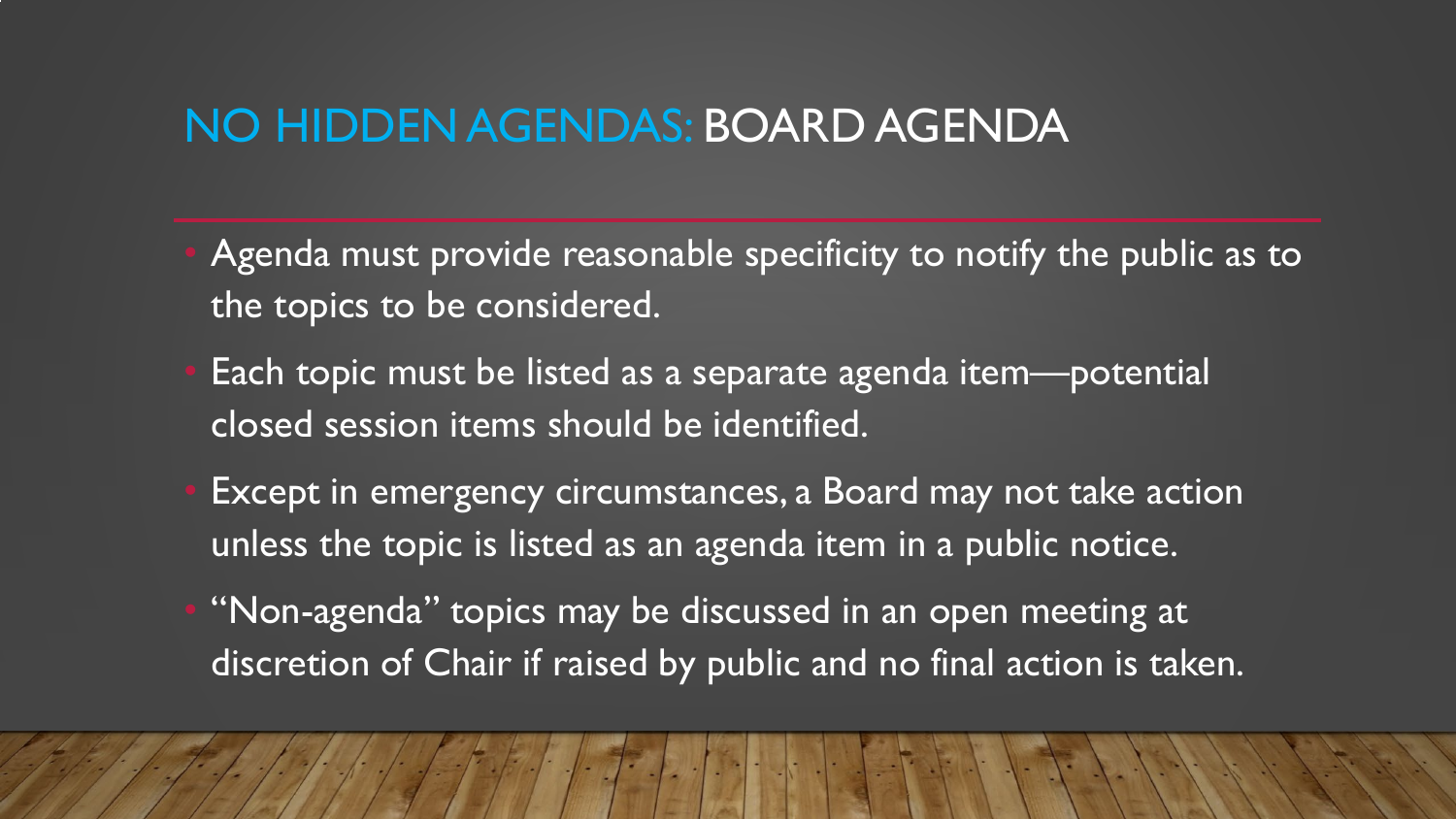## I COULDN'T HELP BUT NOTICE YOUR NOTICE: LOCAL GOVERNMENT OFFICIALS

It is not part of the Open and Public Meetings Act, but 53A-3-409 provides that interested mayors and county executives whose city or county lies partly or wholly within the District boundaries shall be provided with notice of board meetings by mail or email and allowed to attend and participate in board discussions at board meeting. They may attend closed meetings if invited to participate unless they have a conflict of interest with respect to real estate being discussed.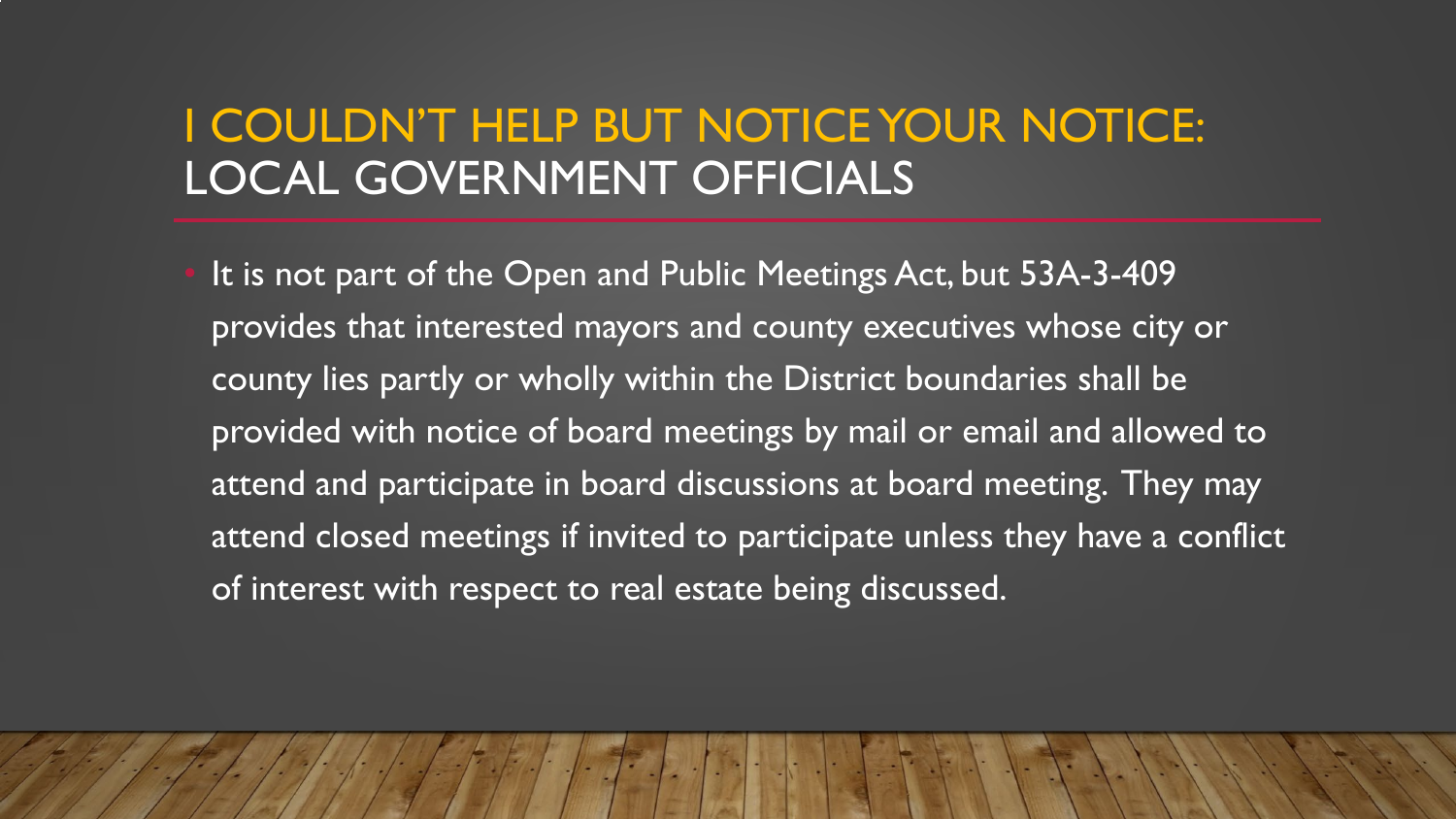### BUT IT'S AN EMERGENCY: EMERGENCY MEETINGS

A Board may convene, without providing the required notice, to discuss matters of an emergency or urgent nature. The Board must still attempt to give the "best notice practicable," and attempt to contact all members of the Board. A majority of the Board's members must approve conducting business at an emergency meeting.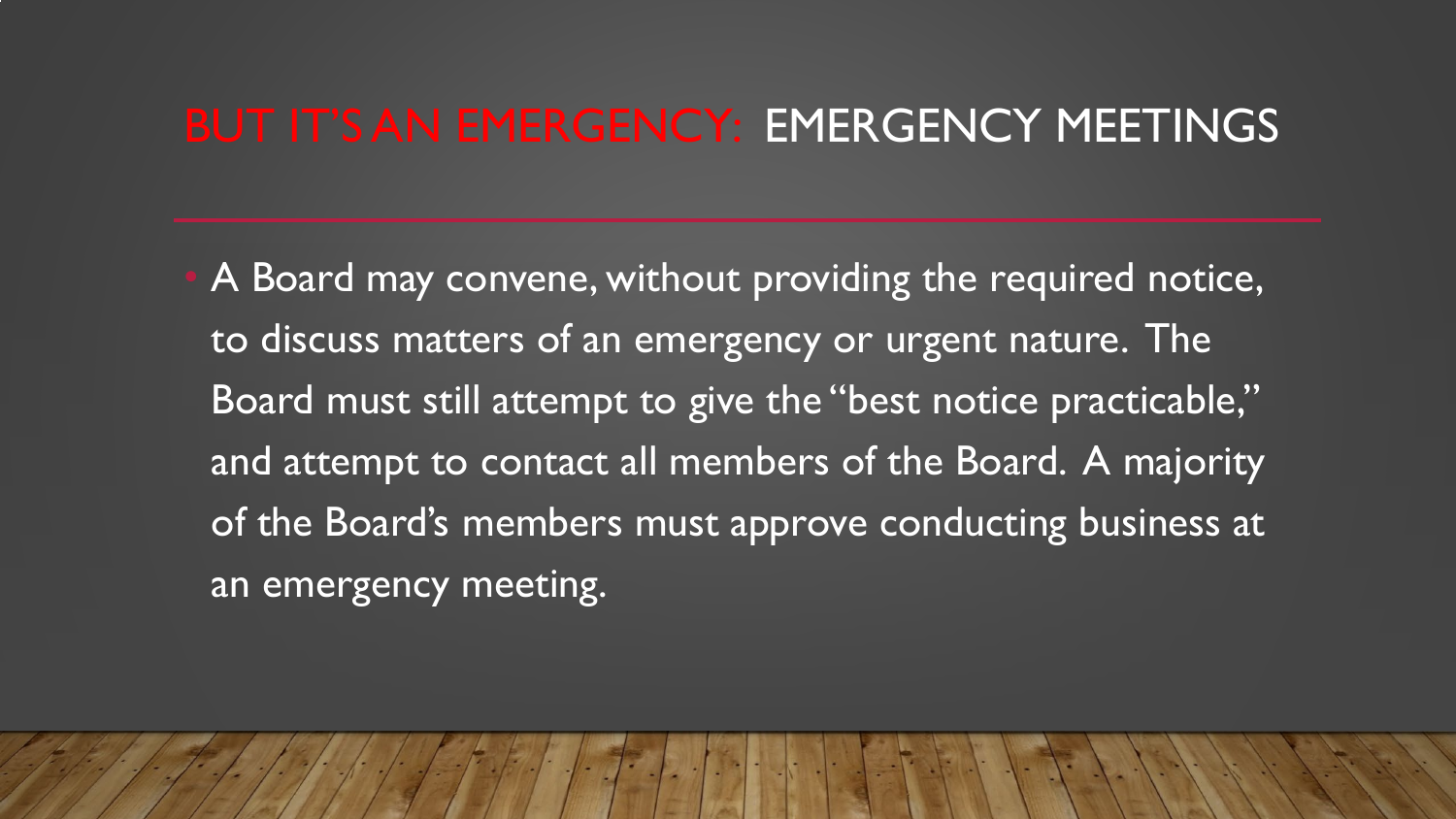## JUST A MINUTE: WRITTEN MINUTES UCA 52-4-203

- A summary of the meeting, including the date, time, and place of the meeting, which members of the Board were present, the substance of any matter discussed and acted upon, a record of individual votes, the names of persons providing testimony or comments to the Board, and the substance of comments submitted by a member of the public.
- Approved minutes are prepared and approved at the next regular meeting of the Board. The minutes should also include any documents or other information presented at the meeting.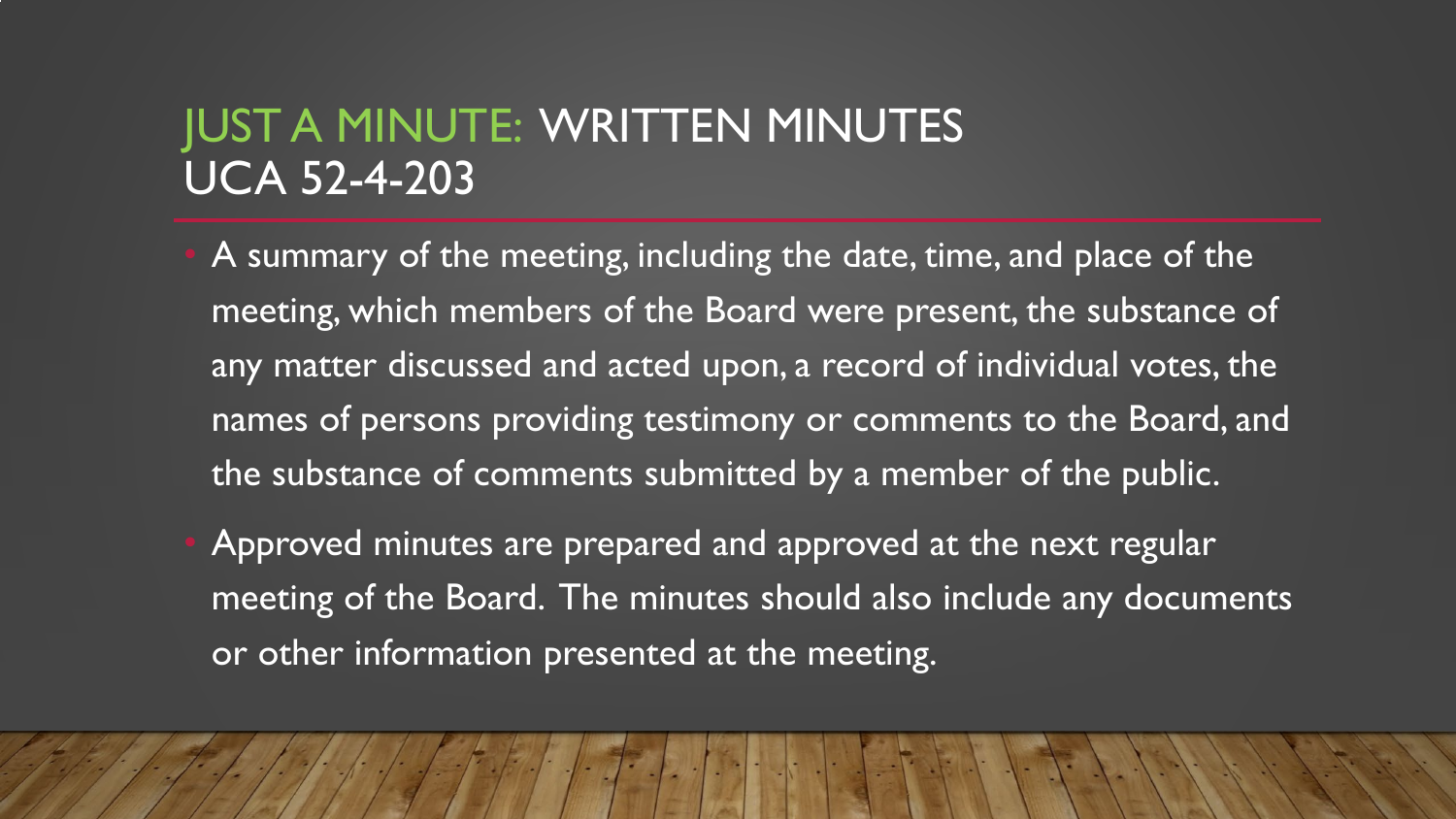#### JUST A MINUTE: RECORDED MINUTES

Recordings must be a complete, unedited recording of the entire open portion of a meeting and must be properly labeled with the date, time, and location of the meeting. Recordings must be available within 3 days after meeting.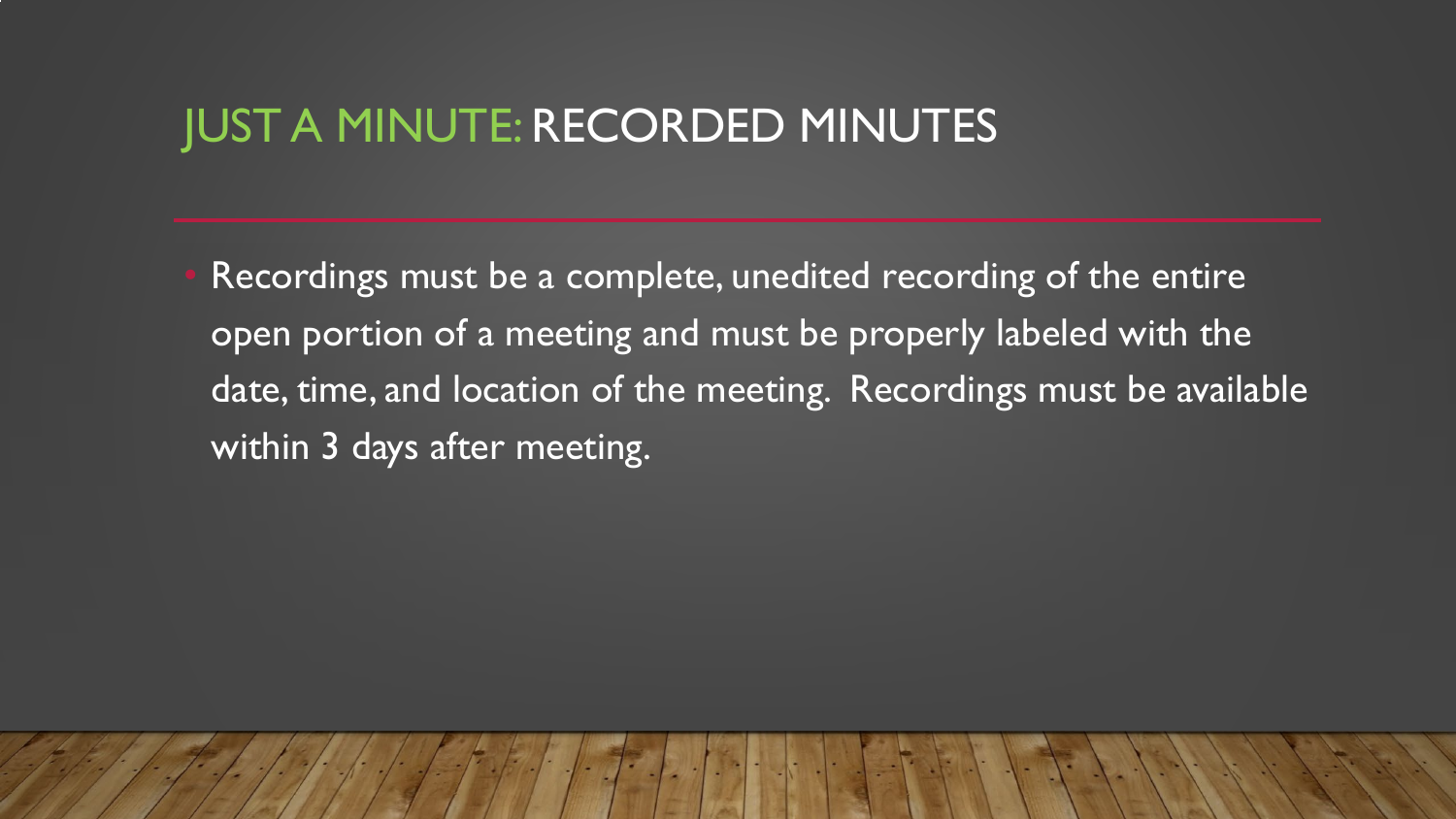# JUST A MINUTE : RETENTION AND DISCLOSURE OF MINUTES

- Written minutes (approved minutes) are permanent records and must be kept in a format that meets long-term storage requirements.
- The recording and minutes are public records under GRAMA.
- Pending minutes must be available within a reasonable time after the meeting (30 days). Pending minutes are public records and must be clearly identified as "unapproved" or "awaiting formal approval."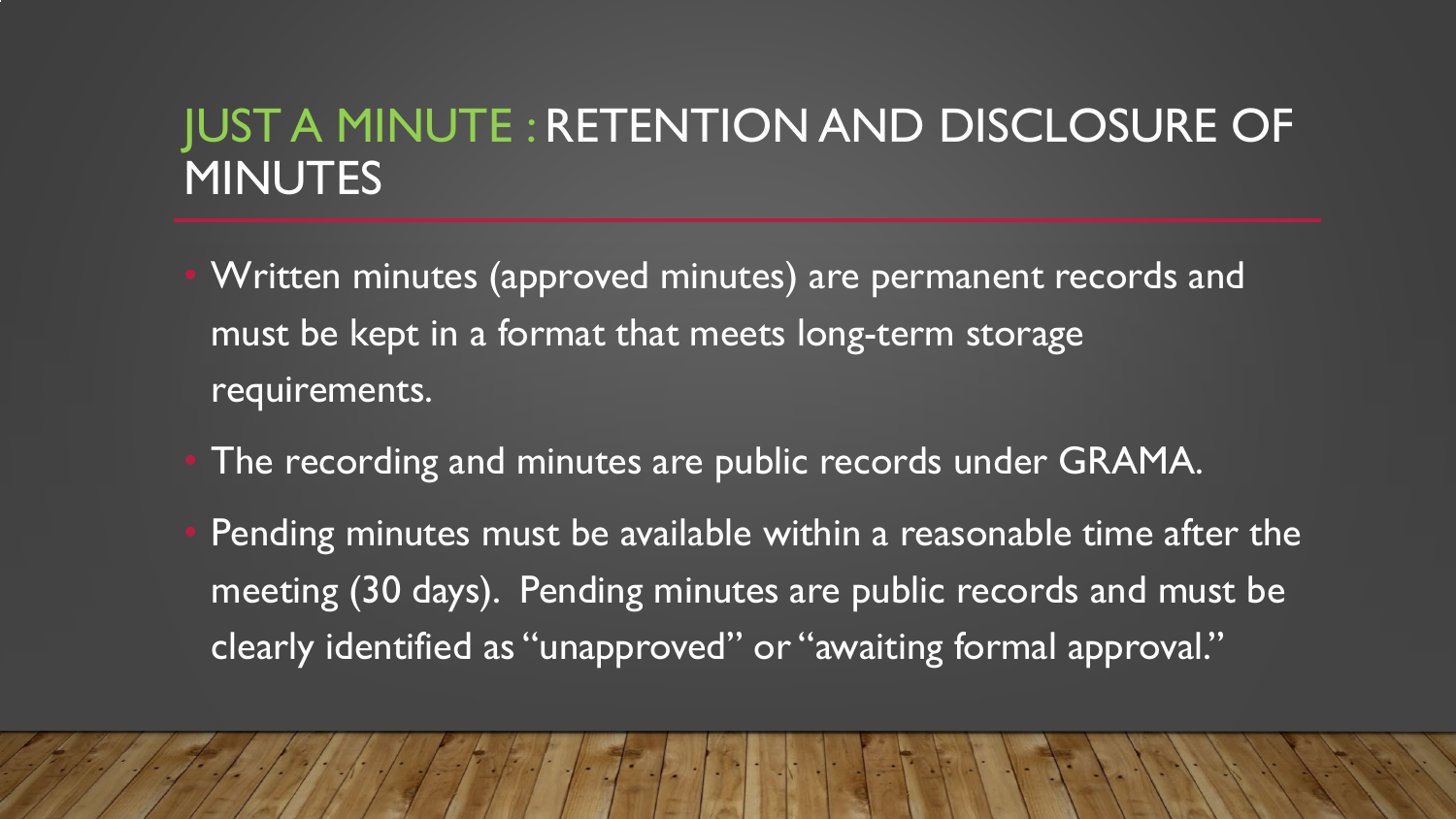### WHEN MAY MEETINGS BE CLOSED TO THE PUBLIC? UCA 52-4-204, 205

A meeting may be closed to discuss:

- an individual's character or competence,
- strategy regarding collective bargaining,
- strategy regarding pending or reasonably imminent litigation,
- strategy about buying or selling (other disposition) real property,
- deployment of security personnel or systems,
- investigative proceedings involving criminal conduct, and
- a few other areas.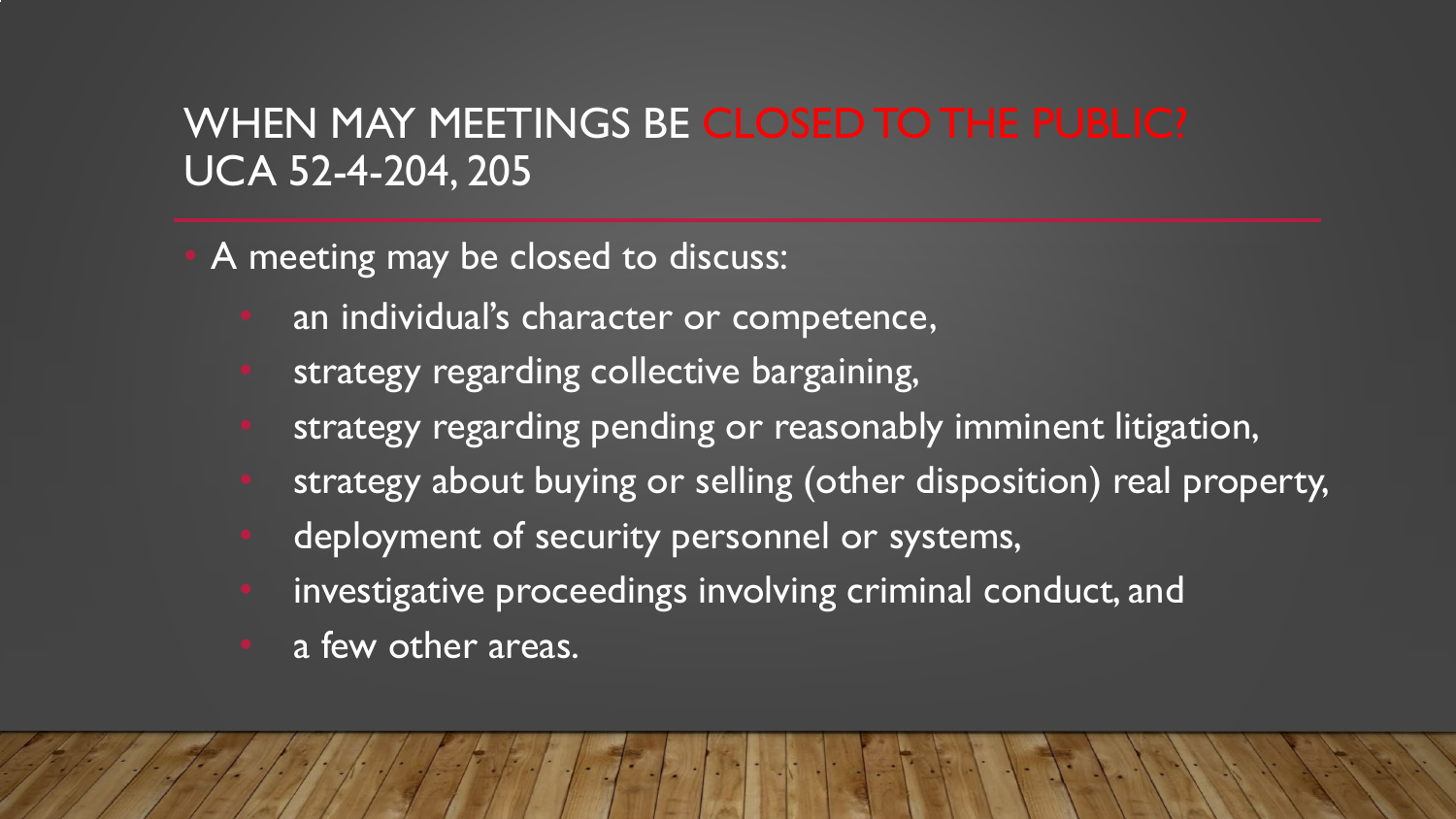### CASE CLOSED: HOW ARE MEETINGS CLOSED?

Two-thirds of the Board's members may vote to close a meeting. The general reason justifying the closed meeting must be stated at the time of the vote. A motion and vote to close a meeting must be conducted in an open meeting. A closed meeting may be held during the course of an otherwise open public meeting, and the public meeting may continue after the closed meeting is concluded.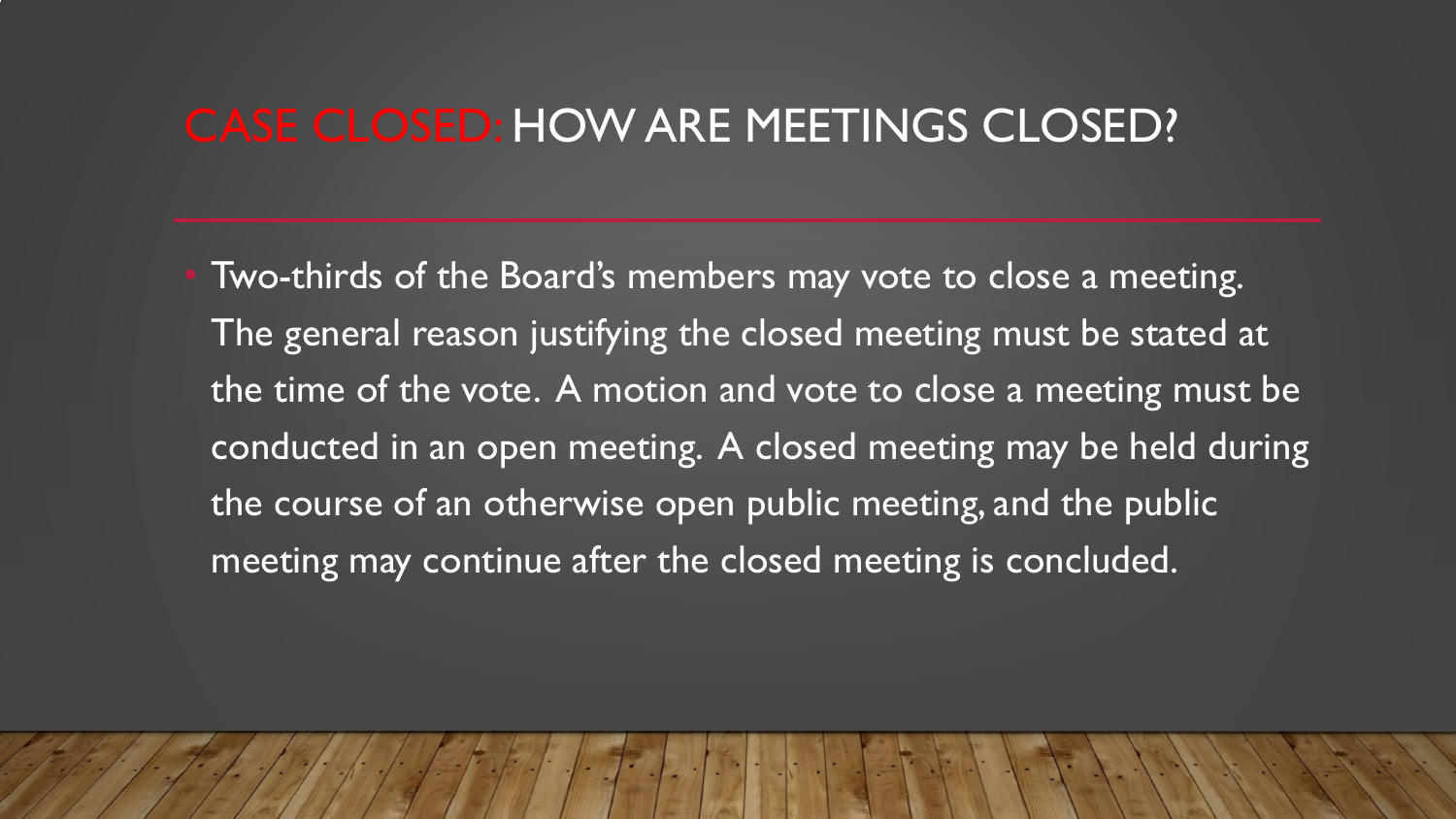## CASE CLOSED: WHAT CANNOT BE DONE IN CLOSED MEETINGS?

- Sensitive matters may be discussed, but **no resolution, rule, regulation, contract, or appointment** may be approved in a closed meeting. Those **actions** must be taken in a open meeting even if **discussions** were held privately.
- The Board cannot interview or discuss the competence or physical or mental health of a person applying to fill an elected position or filling a midterm vacancy or temporary absence.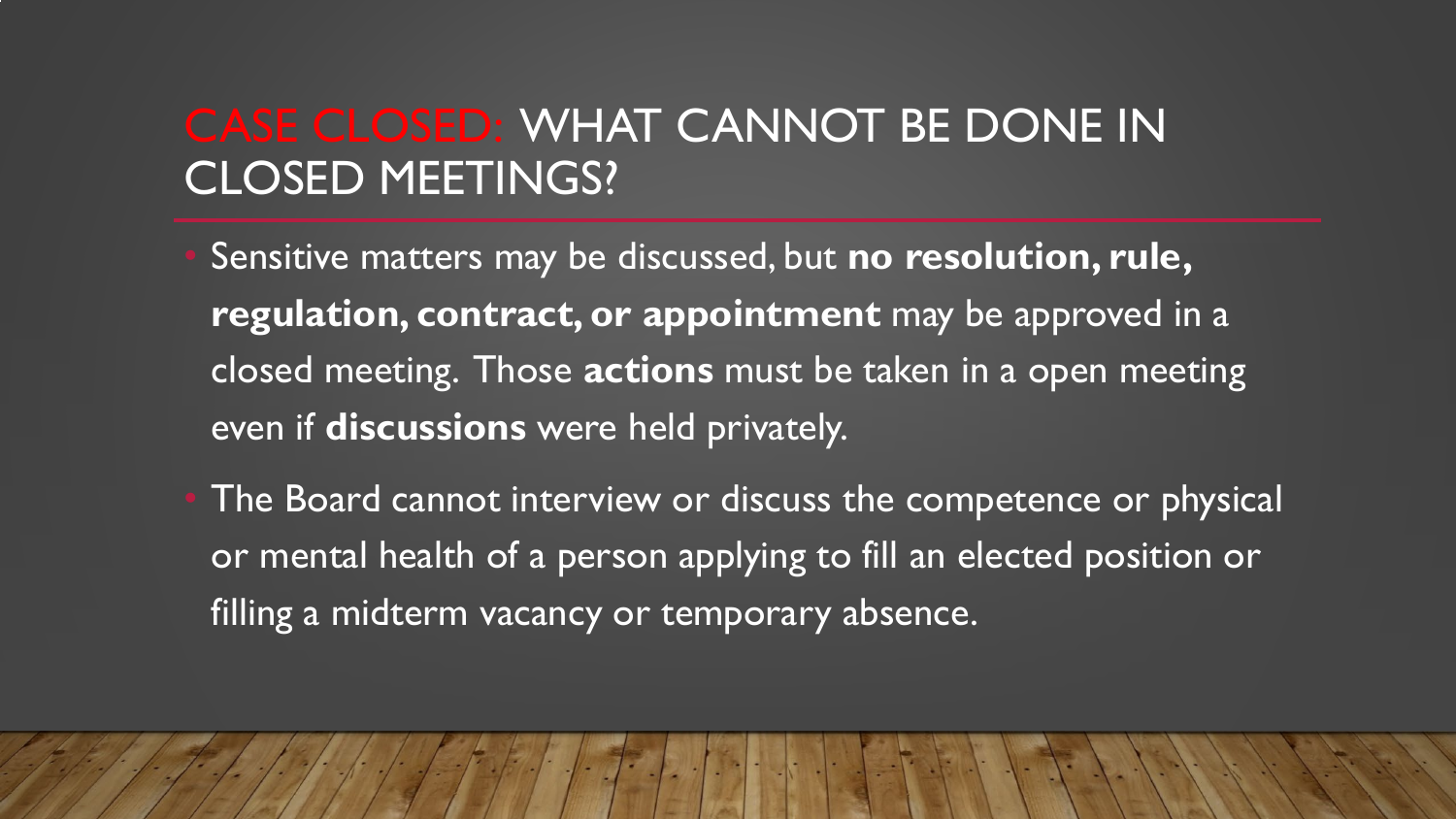## CASE CLOSED: CAN WE MAKE DECISIONS IN CLOSED SESSIONS?

• "As long as the **'information obtaining'** procedures are conducted in the open and **any final or formal action** is announced or issued in the open, the **'decision making'** or **deliberation** of a public body during a judicial process may be held in private and is exempt from the requirements of the Act." *Dairy Product Services, Inc., v. City of Wellsville*, 2001 UT 81.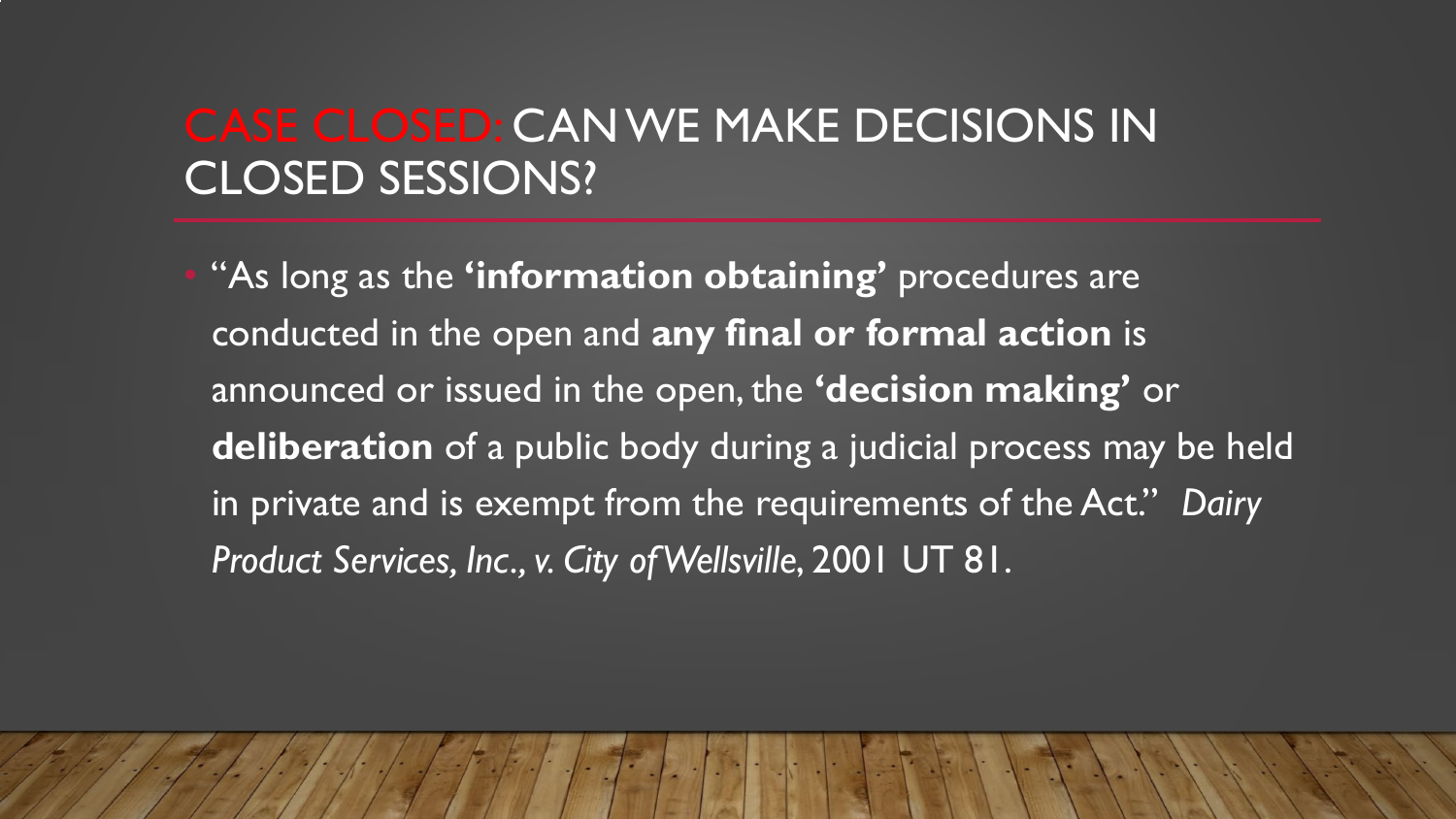### CASE CLOSED: WHAT IS PENDING LITIGATION?

The Utah Supreme Court has stated that court proceedings constitute litigation, but so do proceedings before a "quasi-judicial body" that are legislatively mandated to apply the law to the facts, where its proceedings are conducted according to rules of procedure and subject to judicial review. *Kearns-Tribune Corp. v. Salt Lake County Comm'n*, 2001 UT 55, 28 P.3d 686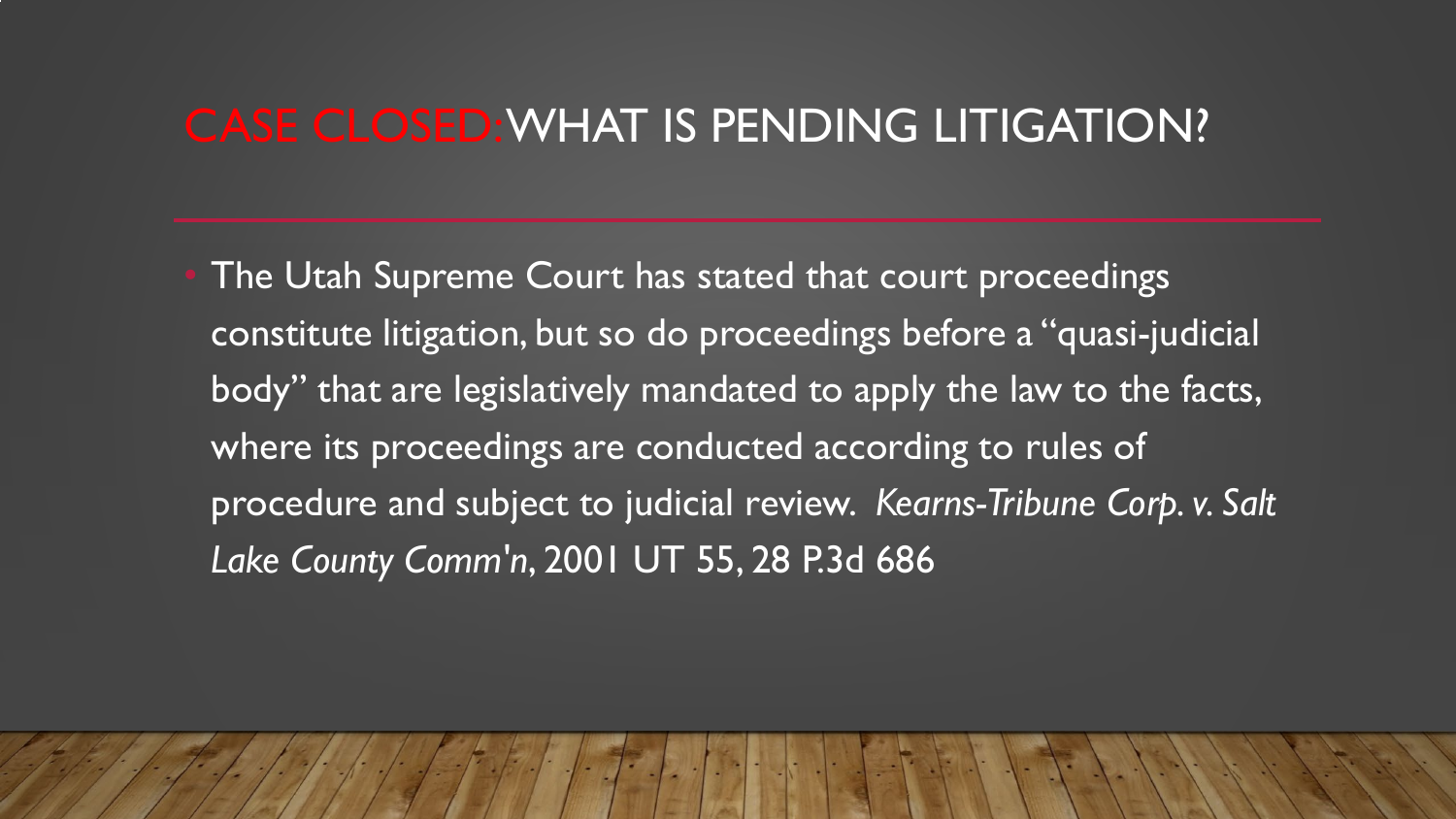# CASE CLOSED: WHO CAN COME IN TO A CLOSED SESSION?

• Anyone the Board allows may attend a closed meeting. The Act requires the recording of the closed portion of the meeting to contain the names of all others present except where the disclosure would infringe on the confidentiality necessary to fulfill the original purpose of closing the meeting.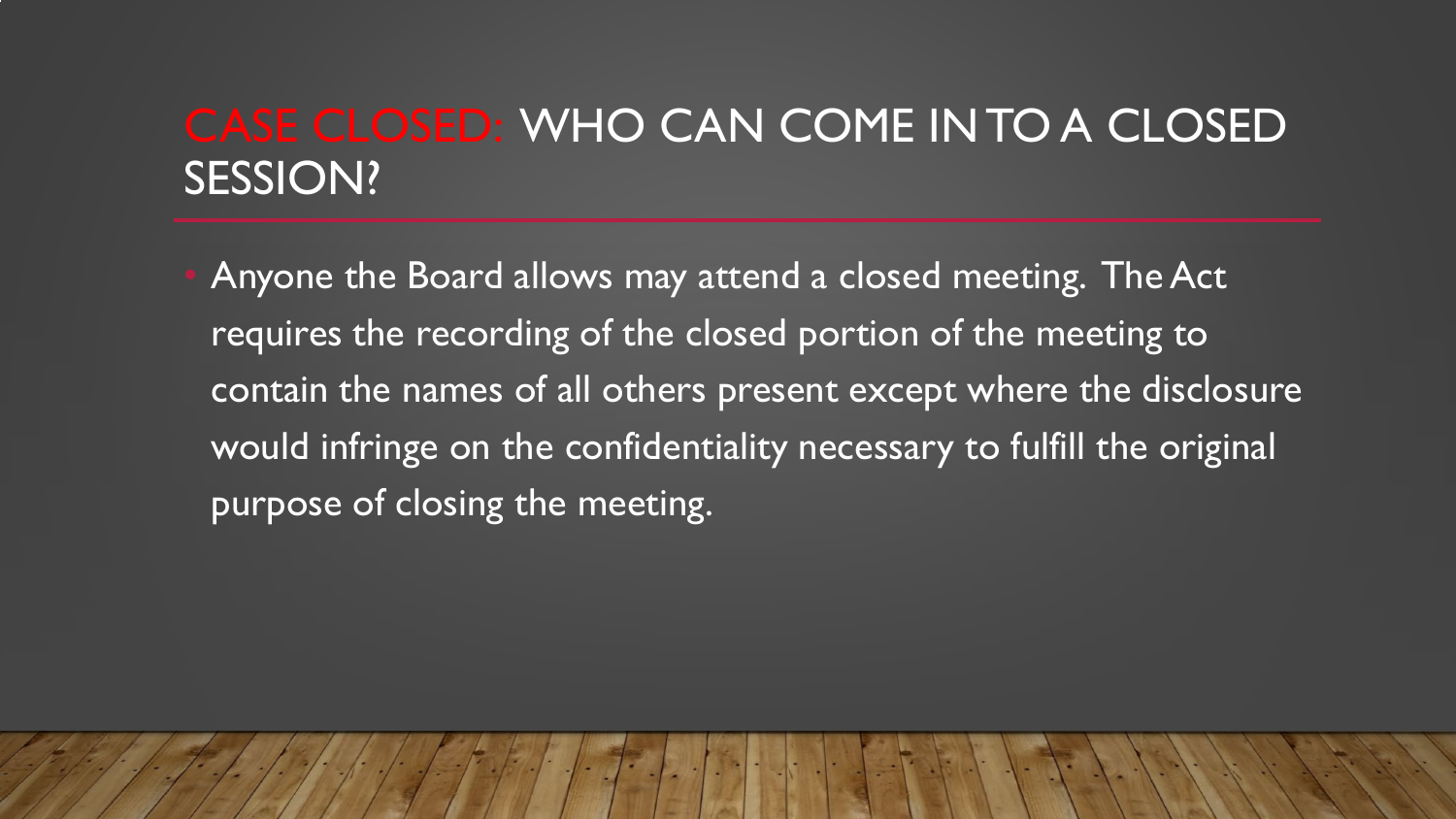# CASE CLOSED: WHAT RECORD IS REQUIRED FOR CLOSED MEETINGS?

- A complete, unedited recording must be made and kept unless the purpose is to discuss the character, professional competence, or the physical or mental health of an individual. In such cases, a recording is not required but the minutes must contain an affidavit of the chair affirming that the sole purpose of the meeting was to discuss those issues.
- The recording must identify the date, time, place, names of members present/ absent and the names of all other individuals present.
- Generally, minutes *may* be kept but are not required.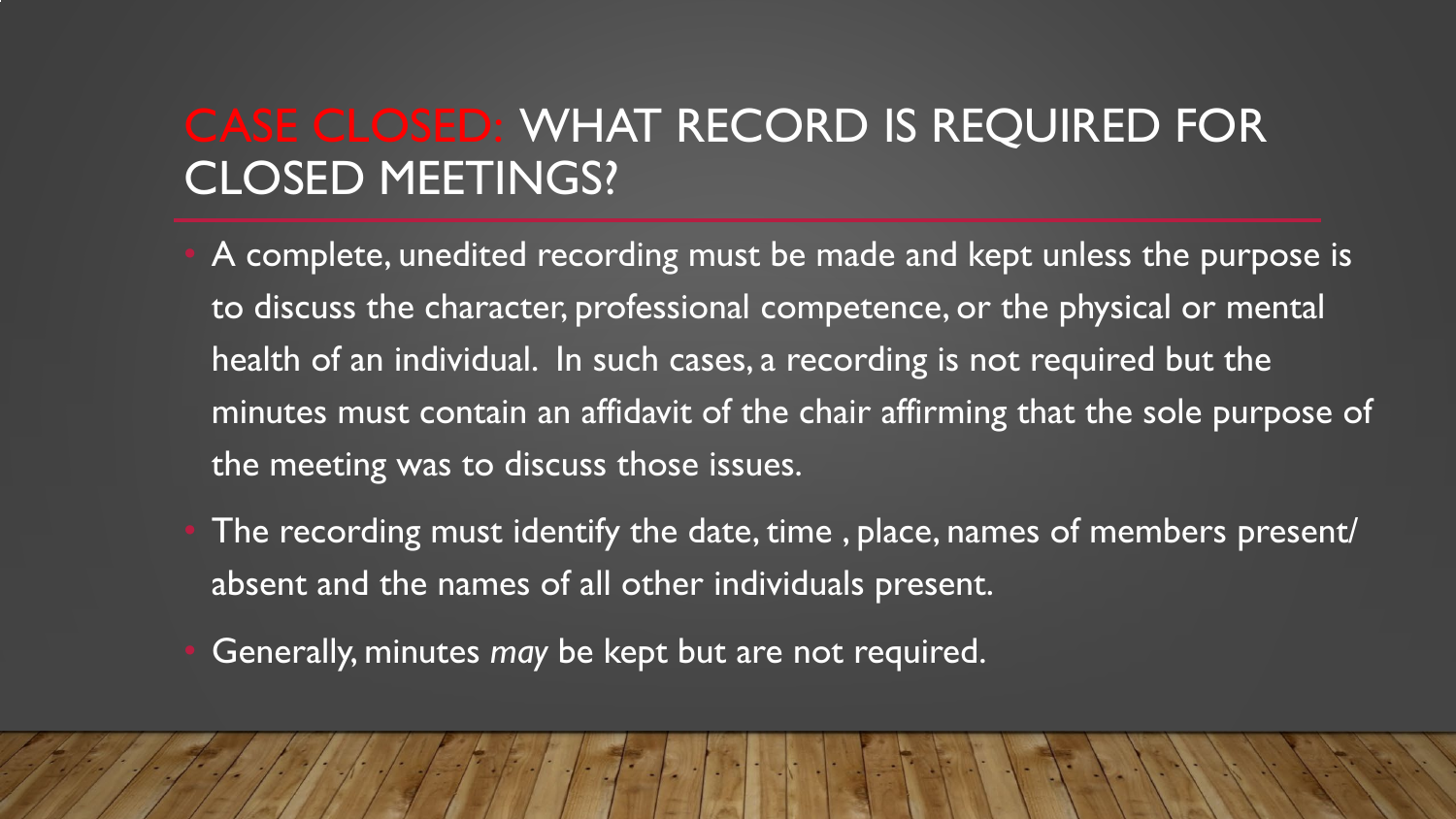## CASE CLOSED: WHAT IF SOMEONE DISCLOSES CONTENT OF A CLOSED SESSION?

Recordings of closed meetings are protected records under GRAMA, except that the records may be disclosed pursuant to a court order. UCA 52-4-304.

"A public employee or other person who has lawful access to any private, controlled, or protected record under this chapter, and who intentionally discloses, provides a copy of, or improperly uses [such] record knowing that the disclosure or use is prohibited under this chapter, is…guilty of a class B misdemeanor." UCA 63G-2-801.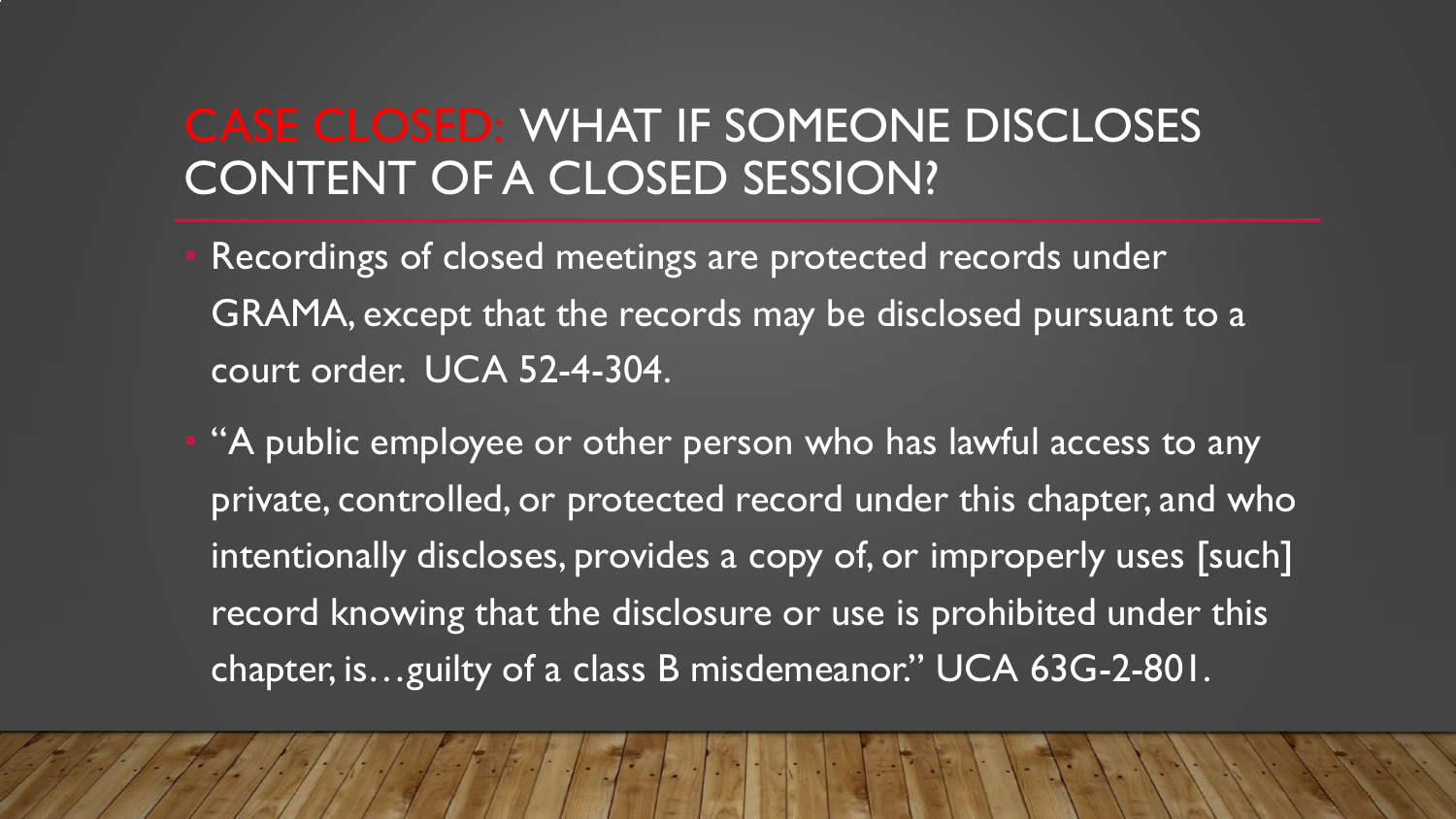### IT'S ELECTRIC: ELECTRONIC MEETINGS

- Policy required to conduct electronic meetings. We have one.
- In addition to regular notice, the Board must provide:
	- Specific notice to all members of the Board at least 24 hrs. in advance
	- A description of how members will be connected
	- One or more anchor locations, one being the regular meeting site
	- Space and facilities at the anchor location for the public to attend and monitor the meeting and to participate as appropriate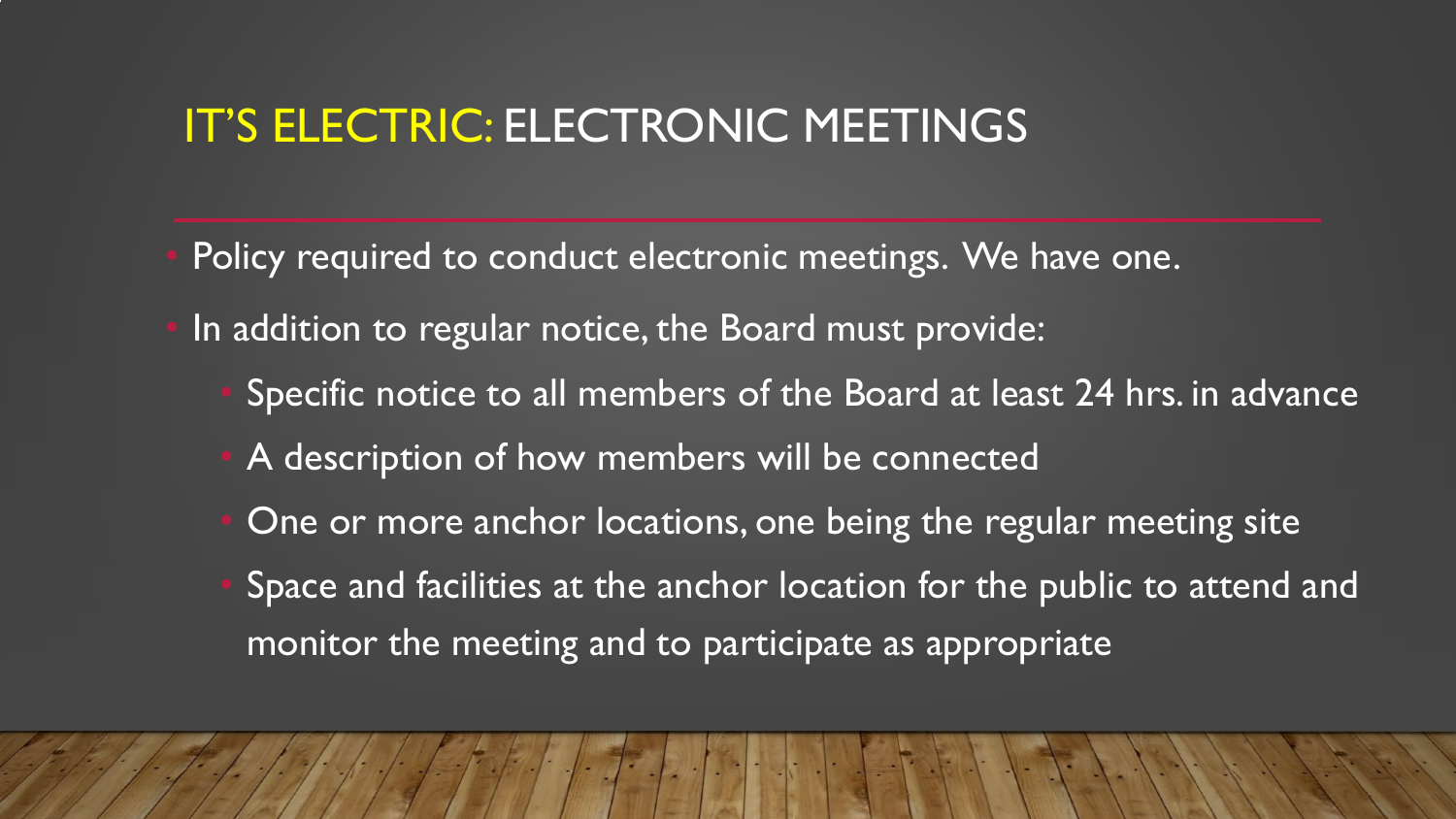# POINT OF FACT: CAN MEMBERS OF THE PUBLIC OFFER COMMENTS AT MEETINGS?

- Yes, but in general, school board meetings do not require public comment.
	- "Nothing in the First Amendment or in this Court's case law interpreting it suggests that the rights to speak, associate, and petition require government policymakers to listen or respond to communications of members of the public on public issues." *Minnesota State Bd. for Community Colleges v. Knight, 465 U.S. 271 (1984)*
- However, certain meetings require public comment, including proposed school closure, boundary change, district budget, tax increase, and bond ballot measures.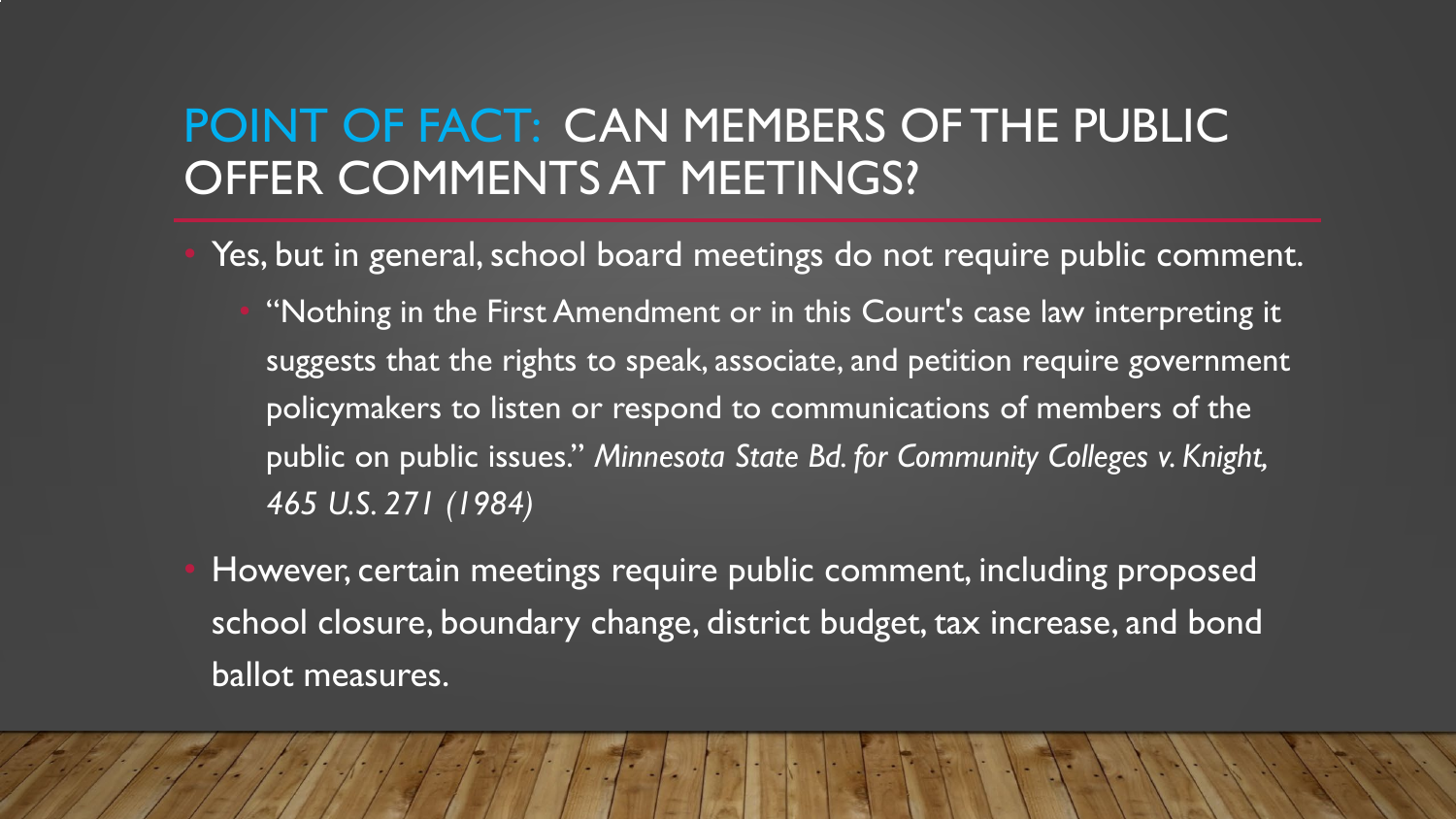## I SAY!: CAN YOU LIMIT WHAT A MEMBER OF THE PUBLIC SAYS DURING PUBLIC COMMENTS?

- It depends. If you allow public comment, then you can't restrict comments that may be critical of board members or district personnel.
	- "The [members] may well have an interest in discussing among themselves sensitive personnel or litigation matters, and the exceptions allow them to do that in certain situations. It is difficult to see, however, how that interest translates into a significant interest in restricting the public's ability to present its views on personnel or litigation matters at a public meeting. The performance of public employees and the handling of employment-related litigation can be important matters of public concern." *Mesa v. White*, 197 F.3d 1041 (10<sup>th</sup> Cir. 1999)